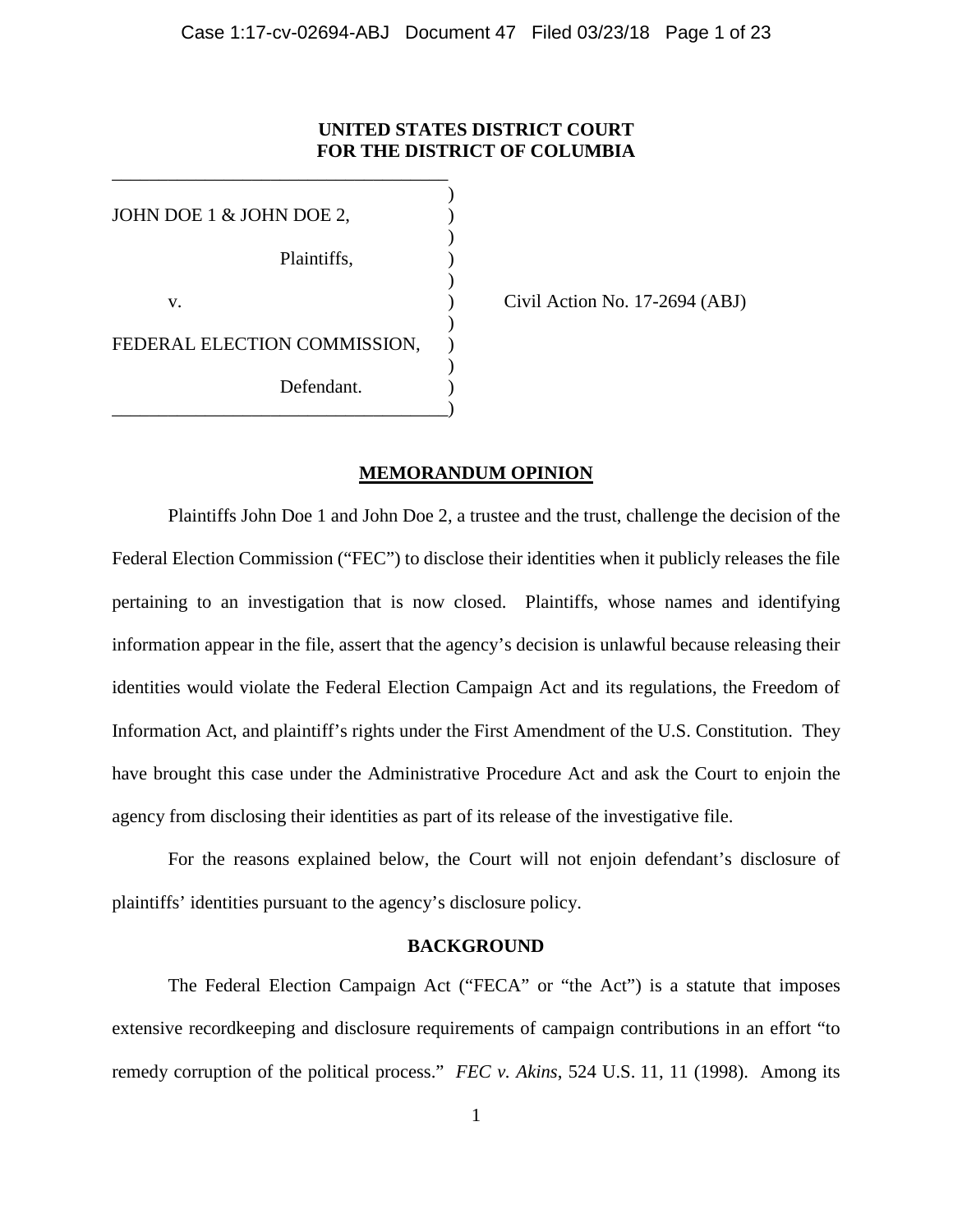#### Case 1:17-cv-02694-ABJ Document 47 Filed 03/23/18 Page 2 of 23

requirements, the Act prohibits "mak[ing] a contribution in the name of another person or knowingly permit[ting] his name to be used to effect such a contribution" or "knowingly accept[ing] a contribution made by one person in the name of another person." 52 U.S.C. § 30122. The Act established the Federal Election Commission, and it requires the agency to investigate violations of the Act. 52 U.S.C. §§ 30106(a)–(b), 30107(a). It also sets forth requirements for how the agency's investigations are handled, including the public disclosure of the results of investigations and of the materials and information uncovered in them. *See, e.g.*, 52 USC §§ 30109(a)(12)(A); (a)(4)(B)(ii). This case concerns whether the identities of an individual and an entity, who were not named as respondents in an FEC investigation, but were alleged to have had some role in or connection to the activities being investigated, may be disclosed by the agency as part of the release of its investigative materials.

## **FACTUAL AND PROCEDURAL HISTORY**

On February 27, 2015, the FEC received an administrative complaint from Citizens for Responsibility and Ethics in Washington ("CREW"), alleging that American Conservative Union, Now or Never PAC, the PAC's treasurer James C. Thomas III, and an unknown respondent violated the Federal Election Campaign Act when American Conservative Union made a \$1.71 million contribution, which it received from an unknown respondent, to Now or Never PAC. *See* Pls.' Emergency Mot. for TRO and Prelim. Inj. and Mem. of P. & A. in Supp., (Sealed)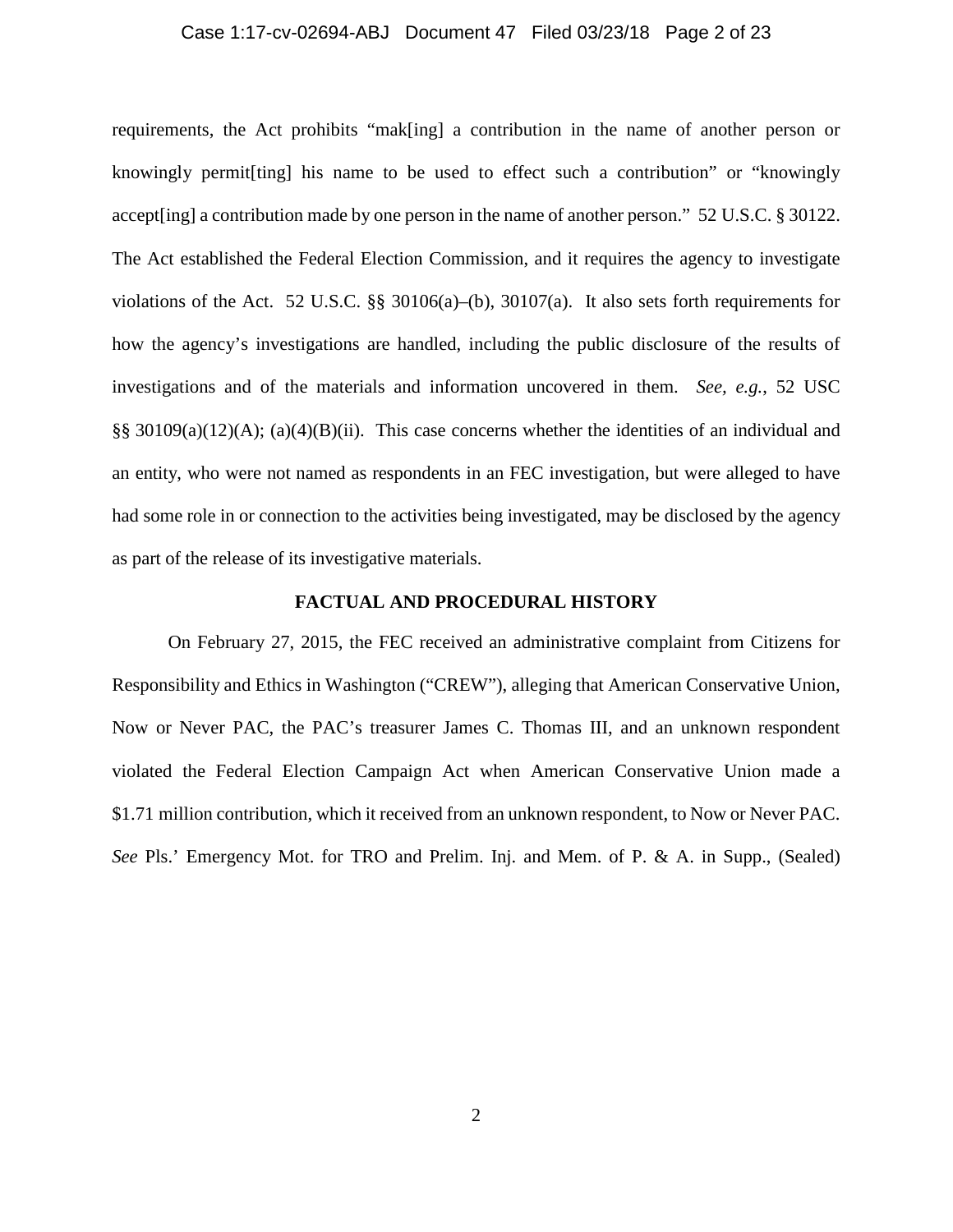#### Case 1:17-cv-02694-ABJ Document 47 Filed 03/23/18 Page 3 of 23

[Dkt. #4],<sup>[1](#page-2-0)</sup> (Redacted) [Dkt. #13] ("Pls.' Mot.") at 2–3; Decl. of John Doe 1, (Sealed) [Dkt. #4-1], (Redacted) [Dkt. # 13-1] ¶ 3; Resp. to Pls.' Mot., (Sealed) [Dkt. # 8] (Redacted) [Dkt. # 16] ("Def's. Opp.") at 1; *see also* CREW's Admin. Compl., ¶¶ 1, 13–20, https://www.fec.gov/ files/legal/murs/6920/17044434345.pdf.

The agency initiated an investigation based on these allegations, Matter Under Review ("MUR") 6920, and it identified Government Integrity LLC as the "unknown respondent." Def.'s Opp. at 1. The FEC's Office of General Counsel ("OCG") learned through discovery that Government Integrity wired \$1.8 million to American Conservative Union on the same day that American Conservative Union sent \$1.7 million to Now or Never PAC and that John Doe 2 – which had a relationship with Government Integrity<sup>[2](#page-2-1)</sup> – had transmitted funds to Government

<span id="page-2-0"></span><sup>1</sup> On December 18, 2017, the court granted plaintiffs' motion to seal this case. Order [Dkt. # 5] (allowing the case to proceed temporarily under seal). After the case was assigned to the undersigned judge, the Court ordered the parties to file public, redacted versions of their previously sealed pleadings on the docket, and by agreement of the parties, the FEC published a redacted version of the investigative file in dispute on its website at https://www.fec.gov/data/legal/matterunder-review/6920/. *See* Min. Order (Dec. 18, 2017); Min. Order (Dec. 19, 2017). This memorandum opinion cites to the public versions of the filings in this case.

<span id="page-2-1"></span><sup>2</sup> *See* FEC Memorandum, Circulation of Discovery Documents (Aug. 4, 2017) at 2, https://www.fec.gov/files/legal/murs/6920/17044435462.pdf. ("In response to our request for information regarding the known principals and agents of [Government Integrity] LLC, Thomas states [REDACTED] 'acting as trustee of an entity named [REDACTED]' [REDACTED] appointed GI LLC's now-deceased principal.").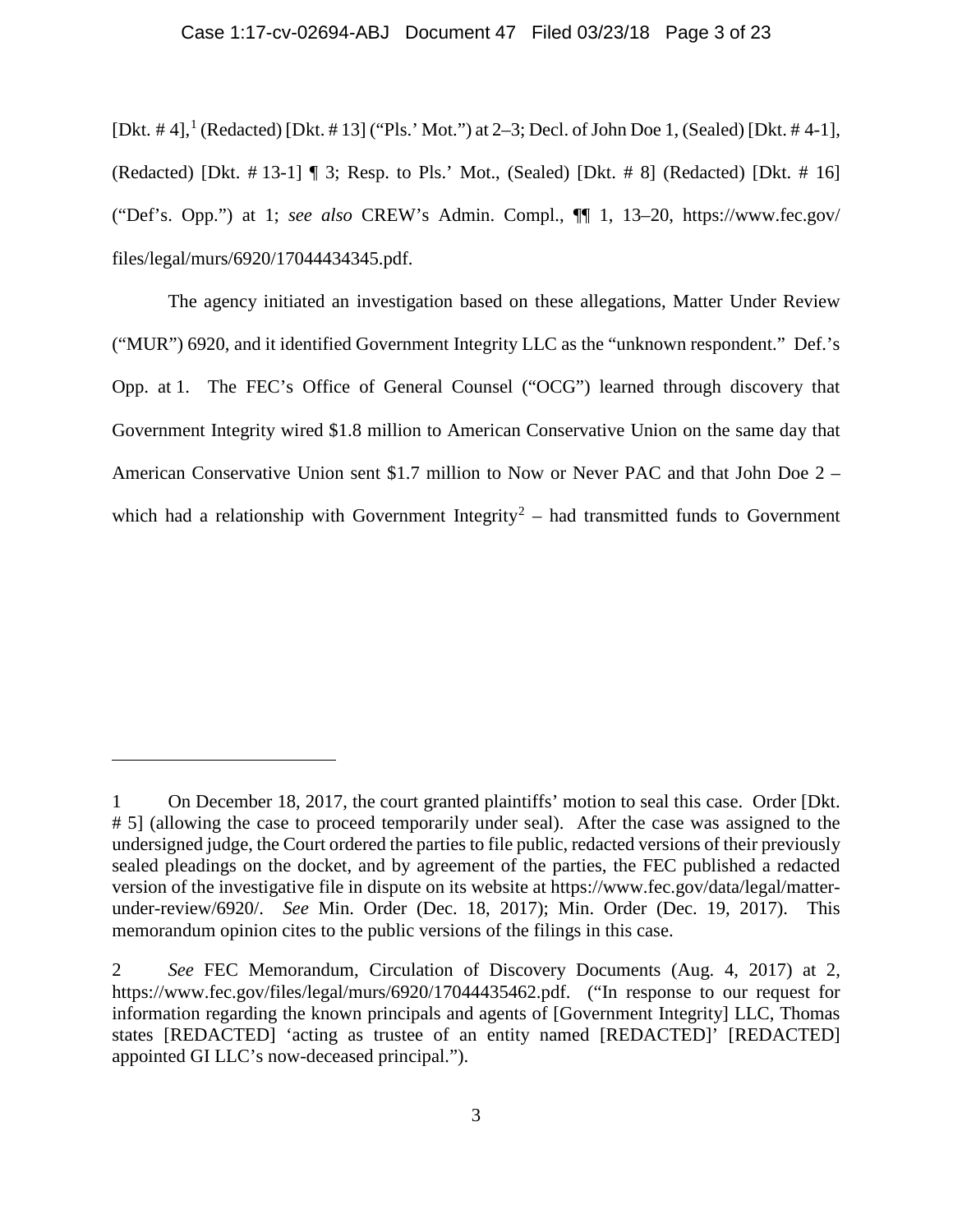#### Case 1:17-cv-02694-ABJ Document 47 Filed 03/23/18 Page 4 of 23

Integrity immediately before that.<sup>[3](#page-3-0)</sup> See Third General Counsel's Report (Sept. 15, 2017) at 6, https://www.fec.gov/files/legal/murs/6920/17044435484.pdf.

On August 10, 2017, the OGC served a subpoena for information on plaintiffs John Doe 1 and John Doe 2. Def.'s Opp. at 1–2. Plaintiffs refused to respond to the subpoena, Def.'s Opp. at 1–2, and on September 15, 2017, the OGC recommended that the Commission find reason to believe that plaintiffs violated 52 U.S.C. § 30122 and authorize the filing of a civil action to enforce the subpoena. Pls.' Reply Mem. in Supp. of Pls.' Mot., (Sealed) [Dkt. # 8]; (Redacted) [Dkt. # 25] ("Pls.' Reply") at 3; Third General Counsel's Report at 12–13.

On September 20, 2017, the Commission rejected the OGC recommendation by a vote of 3 to 2. Pls.' Reply at 3; Def.'s Opp. at 2; Certification (Sept. 20, 2017), https://www.fec.gov/files/ legal/murs/6920/17044434647.pdf. That same day, the Commission voted 5 to 0 to authorize the OGC to pursue conciliation with American Conservative Union and "pre-probable cause" conciliation with Government Integrity, Now or Never PAC, and Mr. Thomas. *Id.* Finally, it voted 5 to 0 to "[t]ake no action at this time on the remaining recommendations" of the OGC. *Id.* The FEC did not inform plaintiffs of the OGC's allegations and recommendations. Pls.' Reply at  $3-4.$ 

<span id="page-3-0"></span><sup>3</sup> "On August 10, 2017, the Commission served [REDACTED] through its trustee, [REDACTED] with a Subpoena and Order requesting the production of documents and the answers to interrogatories regarding its role in the transaction and the source of the funds used to make a contribution to Now or Never PAC. [REDACTED] response was due on August 25, 2017. The day before response was due, [REDACTED] newly retained counsel requested an extension of seventeen days. Because of statute of limitations concerns, OGC was unable to grant the request. Nonetheless, counsel for [REDACTED] stated that [REDACTED] would not respond to the Subpoena and Order until September 11, 2017." Third General Counsel's Report at 5.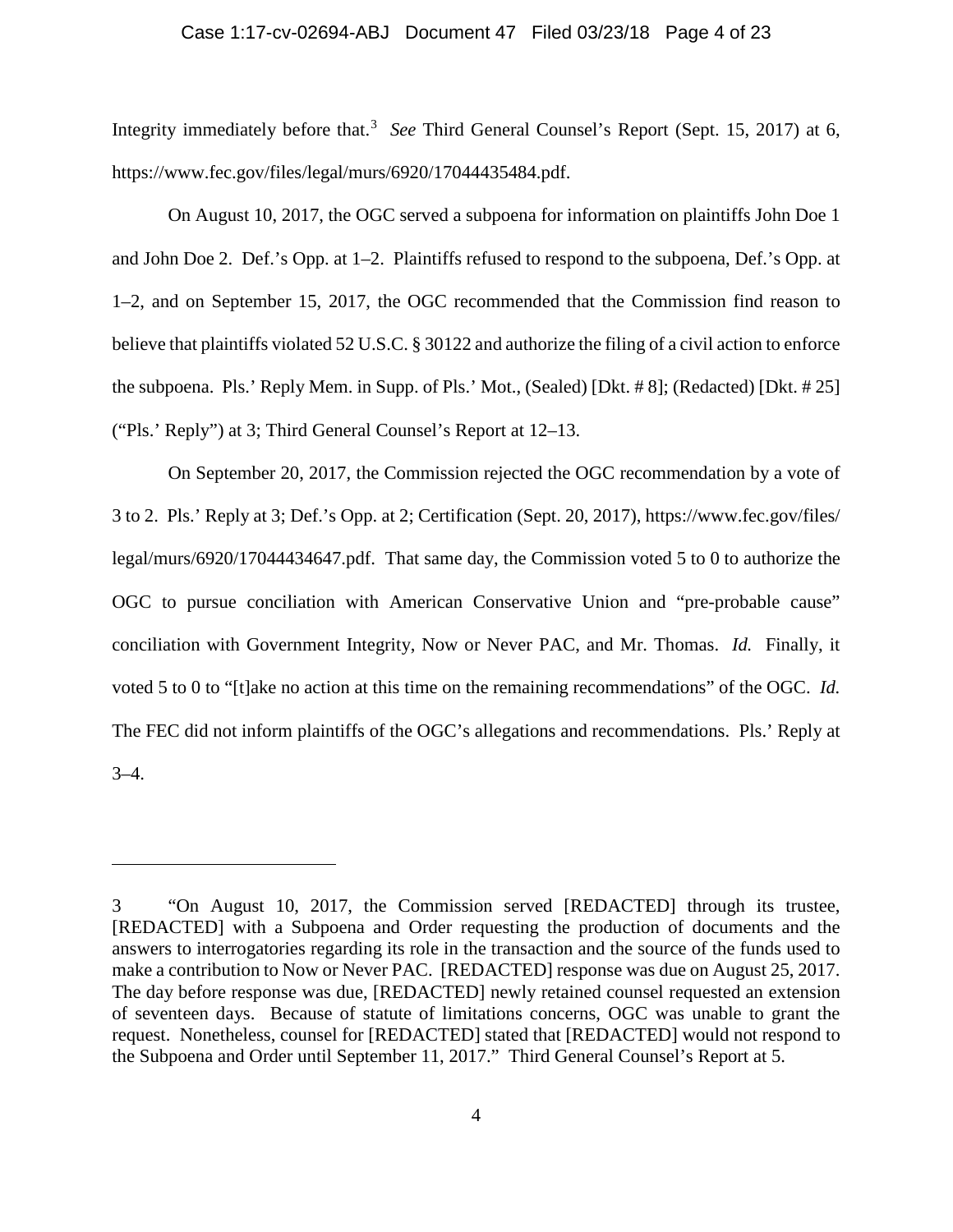Thereafter, the agency entered into conciliation discussions with respondents to the investigation and ultimately reached a conciliation agreement with them. *See* Def.'s Opp. at 2; Pls.' Reply at 4. On October 24, 2017, the Commission voted unanimously to approve the conciliation agreement, which involved Government Integrity, American Conservative Union, Now or Never PAC, and James C. Thomas III. Def.'s Opp. at 2; Certification (Oct. 24, 2017), https://www.fec.gov/files/legal/murs/6920/17044434742.pdf. That agreement concluded MUR 6920. *Id*. Government Integrity agreed not to contest the Commission's finding against it any further, and the respondents collectively agreed to pay a civil penalty of \$350,000. Def.'s Opp. at 2.

On November 3, 2017, the FEC notified CREW of the results of its investigation, advising that:

> the Commission found that there was probable cause to believe American Conservative Union violated 52 U.S.C. § 30122 . . . . The Commission also found reason to believe that Government Integrity, LLC, violated 52 U.S.C. § 30122; that Now or Never PAC and James C. Thomas, III in his official capacity as treasurer knowingly and willfully violated 52 U.S.C. §§ 30122 and 30104(b); and that James C. Thomas, III knowingly and willfully violated 52 U.S.C. §§ 30122 and 30104(b).

Letter from Antoinette Fuoto, FEC, to Anne L. Weismann, CREW (Nov. 3, 2017), https://www.fec.gov/files/legal/murs/6920/17044434744.pdf ("FEC Closing Letter"), at 1.

The FEC also advised that pursuant to its disclosure policy, "[d]ocuments related to the case [would] be placed on the public record within 30 days" – or by December 3, 2017. FEC Closing Letter at 1, citing Disclosure of Certain Documents in Enforcement and Other Matters, 81 Fed. Reg. 50,702 (Aug. 2, 2016) ("Disclosure Policy").

Counsel for plaintiffs and counsel for Government Integrity objected to the publication of their clients' names and identifying information in connection with the release of the investigative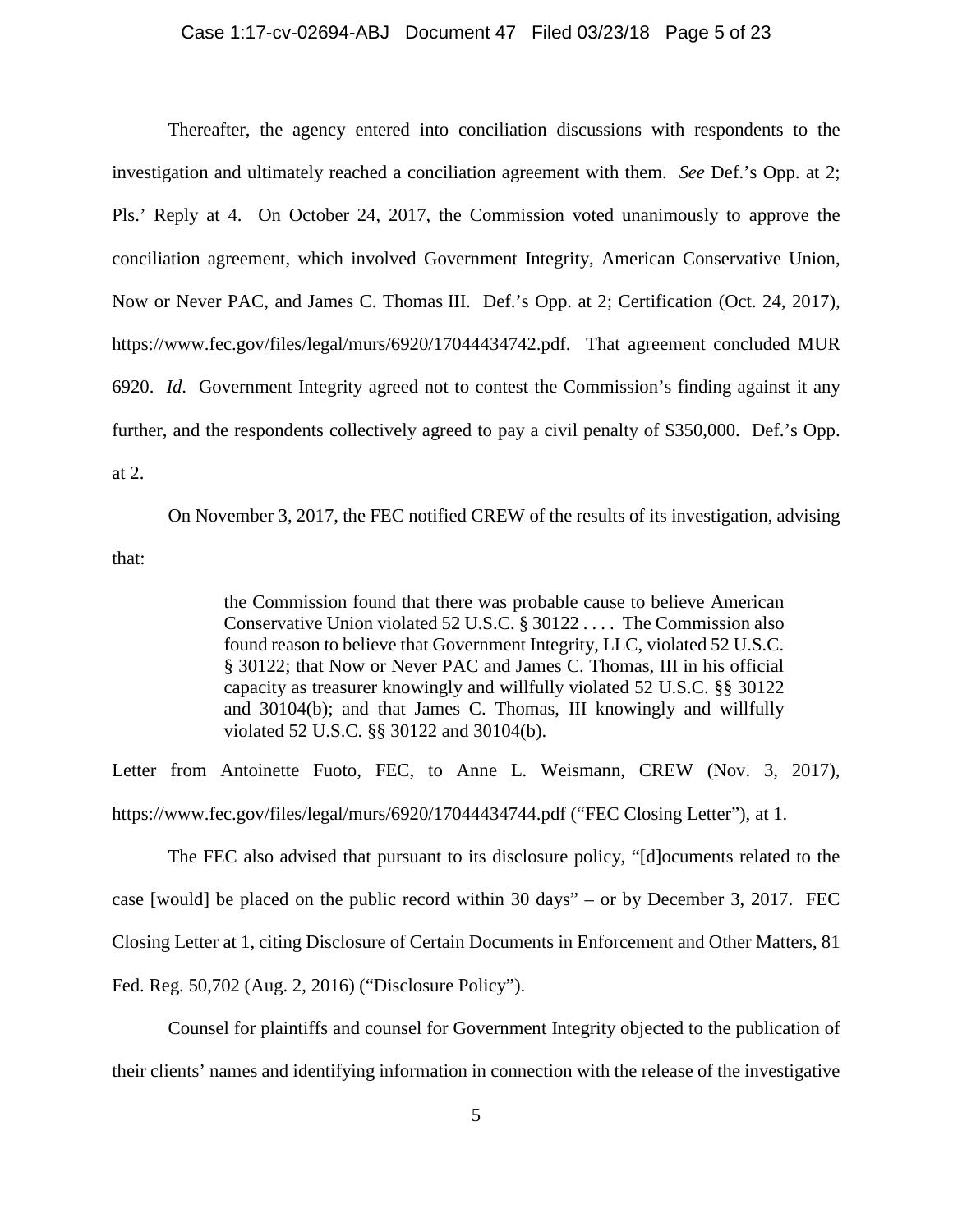## Case 1:17-cv-02694-ABJ Document 47 Filed 03/23/18 Page 6 of 23

file. Pls.' Mot. at 3. While the agency was considering these objections, and after the 30-day deadline to release the investigation file had passed, CREW contacted the agency to ask when it would publish the file. Def.'s Opp. at 3.

On December 12, 2017, the FEC told counsel for Government Integrity that, pursuant to its disclosure policy, the agency would not redact plaintiffs' names when it released the investigative file. Pls.' Mot. at 3. Two days later, on December 14, the FEC advised plaintiffs' counsel of this decision. Pls.' Reply at 4; Def.'s Opp. at 3. Plaintiffs asked the agency to wait two business days to publish the file, and the agency agreed to wait until December 18, 2017 at 5:00 p.m. or later to do so. Pls.' Mot. at 4; Def.'s Opp. at 3.

On the next day, December 15, 2017, plaintiffs filed this lawsuit. Compl., (Sealed) [Dkt. # 1]; (Redacted) [Dkt. # 12]; Pls.' Mot. They filed a sealed complaint and a sealed motion for a temporary restraining order, asking the Court to enjoin the agency from releasing their identities in its investigative file. On December 18, 2017, defendant filed its opposition to plaintiffs' motion, Def.'s Opp., and on that day, the Court held a sealed hearing in which the FEC agreed to redact plaintiffs' names and any other identifying information from its investigative file and not publish the redacted information until further order of the Court in this case. Min. Order (Dec. 18. 2017). In light of that agreement, the Court denied plaintiffs' motion for a temporary restraining order as moot and consolidated the motion for a preliminary injunction with the merits of the case. *Id.*, citing Fed. R. Civ. Proc. 65.

On December 19, 2017, Commissioner Ellen Weintraub released through Twitter a redacted version of a Statement of Reasons concerning this matter and the September 20 vote of 2 to 3 against authorizing action to enforce the subpoena against plaintiffs. Pls.' Reply, Ex. C; Commissioner Weintraub Statement of Reasons, https://www.fec.gov/files/legal/murs/6920/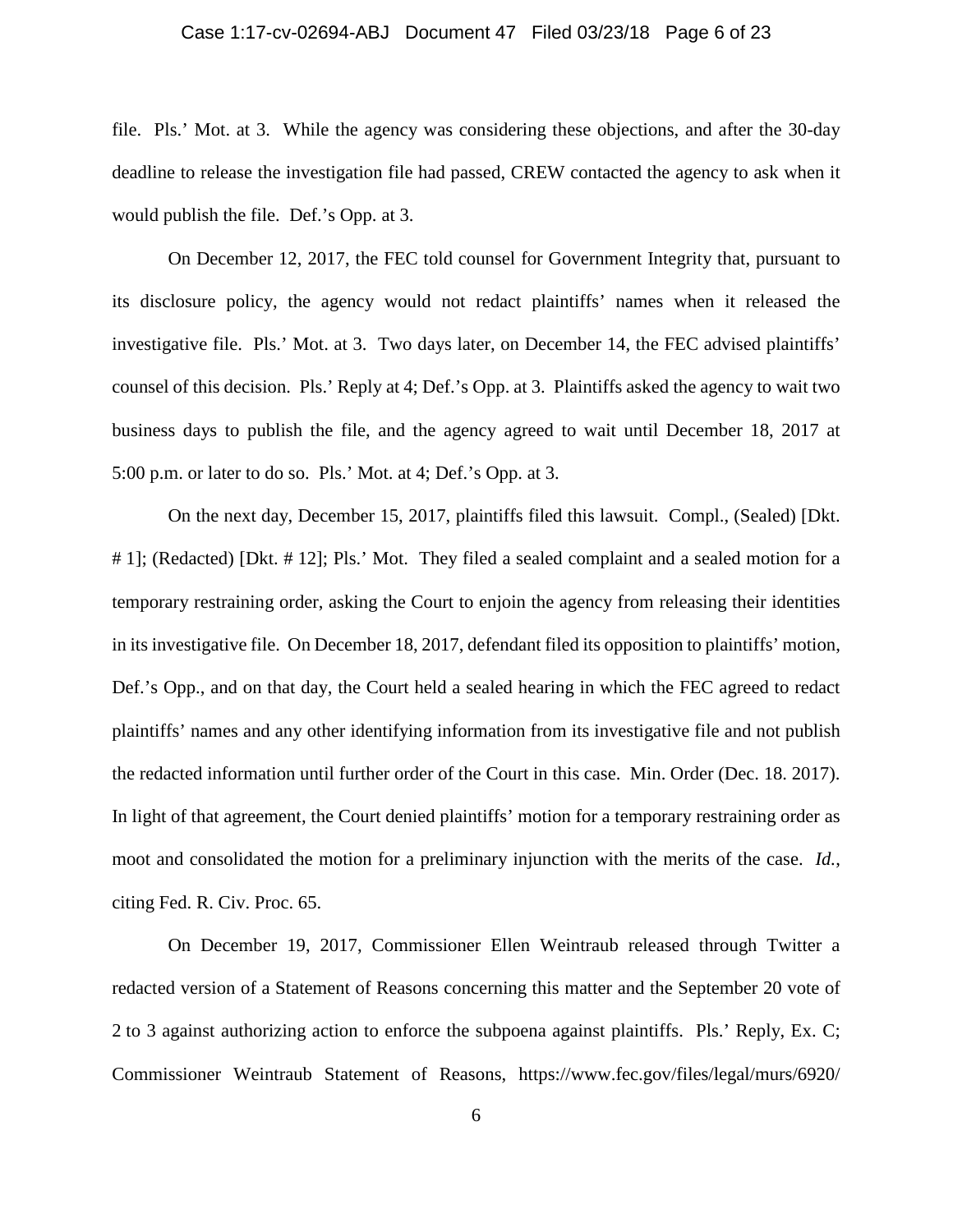#### Case 1:17-cv-02694-ABJ Document 47 Filed 03/23/18 Page 7 of 23

17044435456.pdf ("Weintraub Statement of Reasons"). On December 20, 2017, Commission Vice Chair Caroline Hunter and Commissioner Lee Goodman issued their own Statement of Reasons about the vote. Statement of Reasons (Dec. 20, 2017), https://www.fec.gov/files/legal/ murs/6920/17044435563.pdf ("Hunter and Goodman Statement of Reasons").

On December 22, 2017, defendant filed notice with the Court that it had published a redacted version of the investigative file. Notice [Dkt. # 20]. On January 3, 2018, plaintiffs filed their reply in support of their motion. Pls.' Reply. Finally, on February 12, 2018, CREW filed an amicus brief in this matter.<sup>[4](#page-6-0)</sup> Brief of CREW and Anne Weismann as Amici Curiae [Dkt. #45].

## **STANDARD OF REVIEW**

The Administrative Procedure Act ("APA") establishes the scope of judicial review of agency action. *See Vermont Yankee Nuclear Power Corp. v. Natural Res. Def. Council, Inc.,* 435 U.S. 519, 545–49 (1978). It requires courts to "hold unlawful and set aside agency action, findings, and conclusions" that are "arbitrary, capricious, an abuse of discretion, or otherwise not in accordance with law," in excess of statutory authority, or "without observance of procedure required by law." 5 U.S.C.  $\S$  706(2)(A), (C) and (D).

Courts are required to analyze an agency's interpretation of a statute by following the twostep procedure set forth in *Chevron U.S.A. Inc. v. Natural Res. Def. Council, Inc.,* 467 U.S. 837 (1984). First, the court must determine "whether Congress has directly spoken to the precise question at issue." *Id.* at 842. "If the intent of Congress is clear, that is the end of the matter; for

<span id="page-6-0"></span><sup>4</sup> CREW filed a motion to intervene in this action on January 3, 2018, Mot. to Intervene by CREW and Anne Weismann [Dkt. # 22], which the Court denied on January 31, 2018, authorizing CREW instead to file an amicus curaie brief. *See* Order [Dkt. # 44].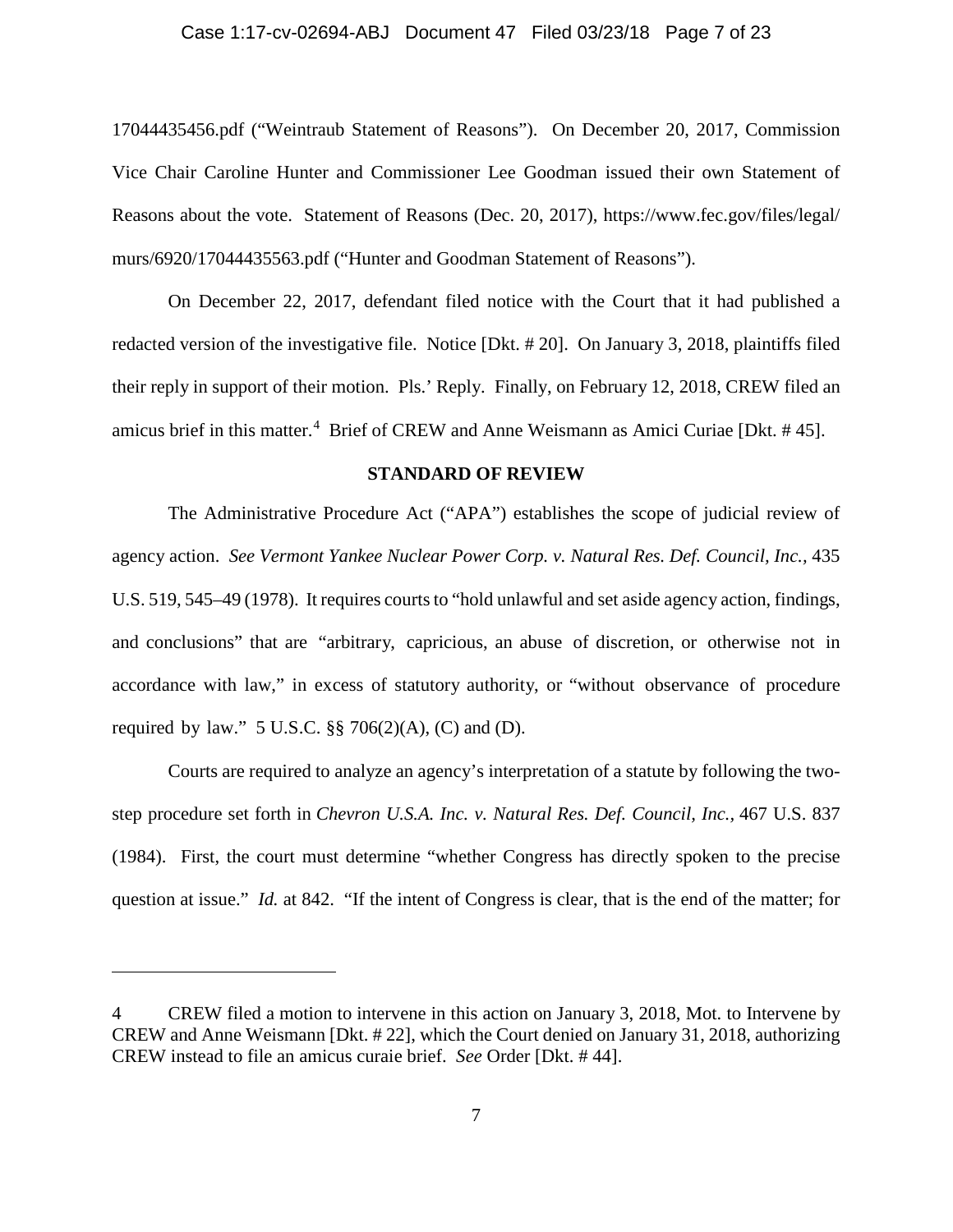## Case 1:17-cv-02694-ABJ Document 47 Filed 03/23/18 Page 8 of 23

the court, as well as the agency, must give effect to the unambiguously expressed intent of Congress." *Id.* at 842–43. If the court concludes that the statute is either silent or ambiguous, the second step of the court's review process is to determine whether the interpretation proffered by the agency is "based on a permissible construction of the statute." *Chevron,* 467 U.S. at 843.

Once a reviewing court reaches the second step, it must accord "considerable weight" to an executive agency's construction of a statutory scheme it has been "entrusted to administer." *Id.* at 844. "[U]nder *Chevron,* courts are bound to uphold an agency interpretation as long as it is reasonable – regardless whether there may be other reasonable or, even more reasonable, views." *Serono Labs., Inc. v. Shalala,* 158 F.3d 1313, 1321 (D.C. Cir. 1998). And the court must defer to an agency's reading of its own regulations unless it is "plainly erroneous or inconsistent with the regulation." *Id.* at 1320 (internal quotation marks omitted).

## **ANALYSIS**

The Federal Election Campaign Act has a number of provisions that address the confidentiality of investigation materials. The Court has concluded that the issue cannot be resolved at the *Chevron* step one stage, since none of the statutory provision cited by the parties speaks directly to the matter.

# **I. Disclosure in this case is neither barred by 52 U.S.C. § 30109(a)(4)(B)(i), as plaintiffs contend, nor required by section 30109(a)(4)(B)(ii), as the FEC contends.**

The Federal Election Commission's administrative enforcement authority is set forth in 52 U.S.C § 30109. Subsection (a)(4) specifies the informal methods and procedures the agency may invoke to correct or prevent violations of FECA. *Id*. at § 30109(a)(4). Subsection (a)(4)(A) requires the FEC to attempt to correct or prevent a violation through a number of informal methods, and it authorizes the agency to enter into conciliation agreements with any person involved. *Id*. at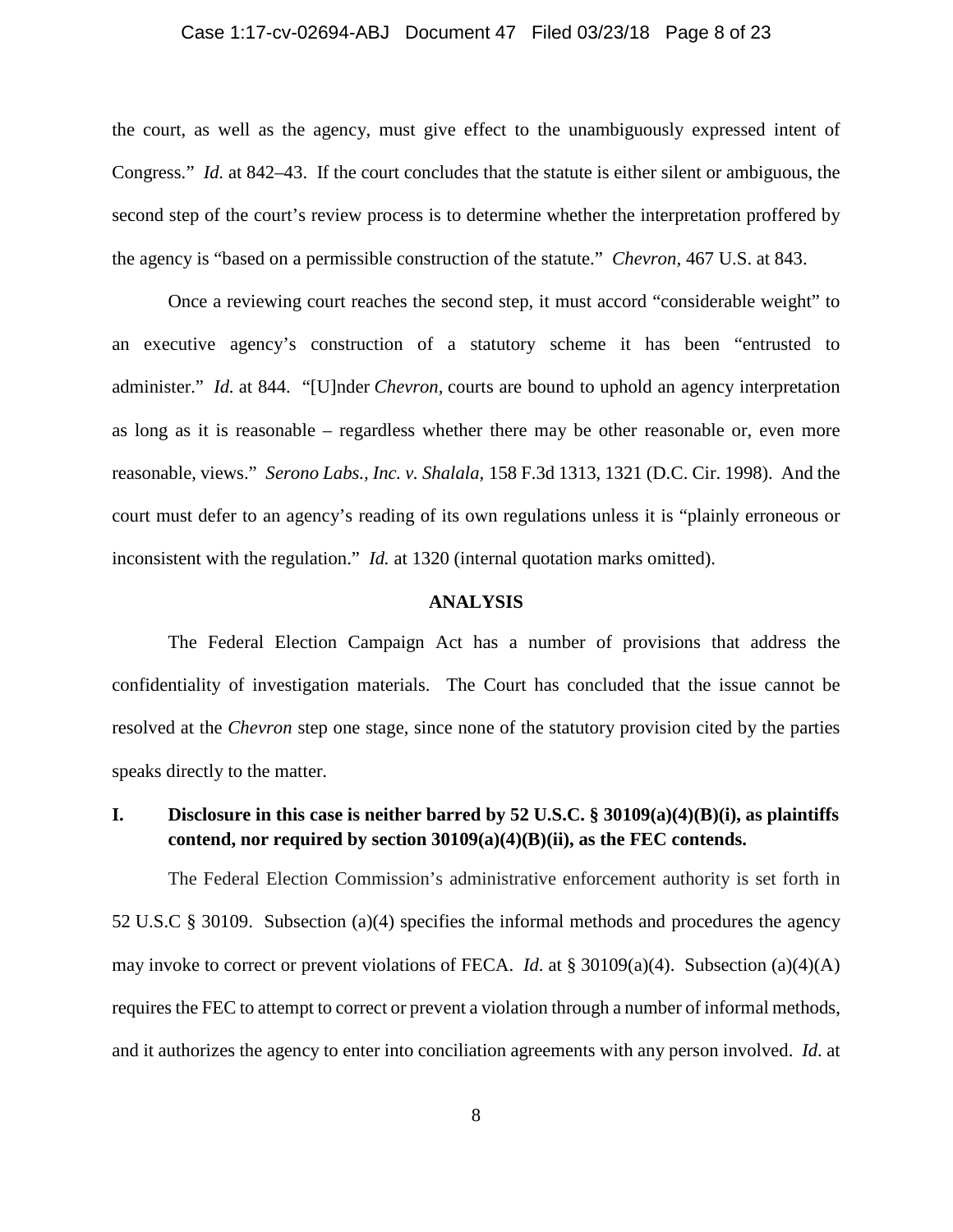#### Case 1:17-cv-02694-ABJ Document 47 Filed 03/23/18 Page 9 of 23

§ 30109(a)(4)(A). "A conciliation agreement, unless violated, is a complete bar to any further action by the Commission." *Id*.

The Commission seeks to disclose its investigative file for MUR 6920 pursuant to subsection  $(a)(4)(B)$ , which governs disclosures by the agency within the context of these conciliation attempts and agreements. Def.'s Opp. at 4. Subsection  $(a)(4)(B)(i)$  states the following with regard to conciliation attempts:

> No action by the Commission or any person, and no information derived, in connection with any conciliation attempt by the Commission under subparagraph (A) may be made public by the Commission without the written consent of the respondent and the Commission.

52 U.S.C. § 30109(a)(4)(B)(i). Subsection (a)(4)(B)(ii) deals with conciliation agreements:

If a conciliation agreement is agreed upon by the Commission and the respondent, the Commission shall make public any conciliation agreement signed by both the Commission and the respondent. If the Commission makes a determination that a person has not violated this Act or chapter 95 or chapter 96 of Title 26, the Commission shall make public such determination.

52 U.S.C. § 30109(a)(4)(B)(ii).

The Court agrees with defendant that subsection (a)(4)(B)(i) does not *bar* the agency from making the disclosures plaintiffs seek to enjoin here, since the prohibition in that subsection is limited to disclosure of any action by the Commission, or information derived "in connection with any *conciliation attempt* by the Commission under subparagraph (A)." 52 U.S.C. § 30109(a)(4)(B)(i) (emphasis added). In other words, that provision relates to the confidentiality of the conciliation process.

But plaintiffs are correct that subsection (a)(4)(B)(ii) does not *require* the agency to disclose the plaintiffs' identity either, since the record reflects that the Commission did not make any "determination" that plaintiffs had not violated the Act; it simply did not vote to find reason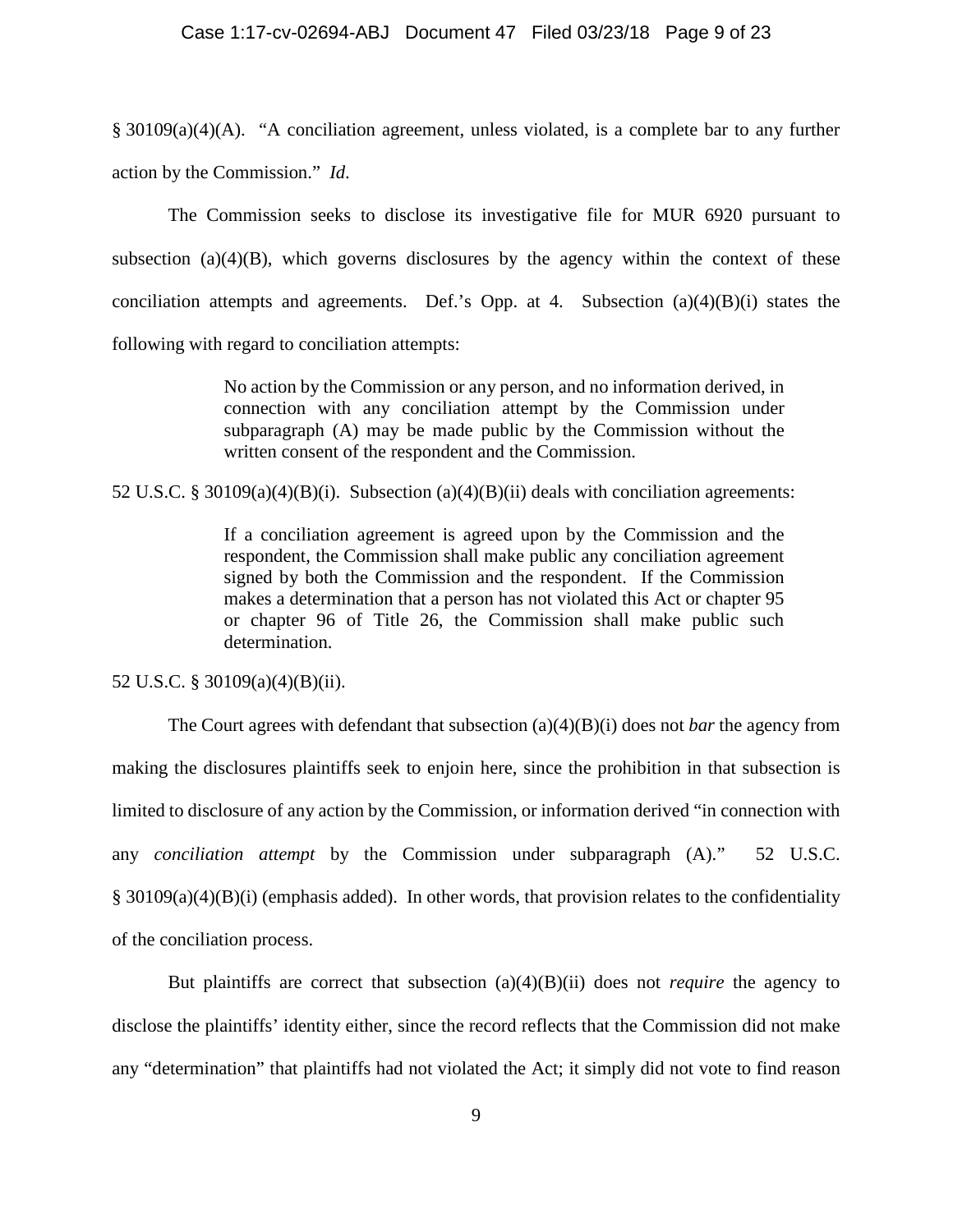to believe that they had. *See* Exhibit A to Def.'s Opp. [Dkt. # 25-1] at 41–44. Thus, subsection  $(a)(4)(B)$  does not mandate the outcome in this case.

# **II. Disclosure in this case is not barred by subsection (a)(12)(A), as plaintiffs contend.**

Subsection (a)(12)(A) governs the disclosure of notifications or investigations:

Any notification or investigation made under this section shall not be made public by the Commission or by any person without the written consent of the person receiving such notification or the person with respect to whom such investigation is made.

52 U.S.C. § 30109(a)(12)(A). Plaintiffs point to this subsection to support their argument that disclosure of their names is prohibited. Pls.' Mot. at 8–10. The Commission interprets this provision as governing disclosures of *pending* investigations only, and it argues that any other interpretation would be inconsistent with the statutory mandate in subsection  $(a)(4)(B)(ii)$  to make certain disclosures at the conclusion of an investigation. Def.'s Opp. at 6–8.

The Court acknowledges that the issue before it is not an easy one to resolve, but it is not writing on a blank slate. The D.C. Circuit has considered the scope of subsection  $(a)(12)(A)$  and disclosures by the FEC in a case that struck down the agency's prior disclosure policy. As the FEC explained in the Federal Register Notice announcing its current policy:

> For approximately the first 25 years of is existence, the Commission viewed the confidentiality requirements as ending with the termination of a case. The Commission placed on its public record the documents that had been considered by the Commissioners in their determination of a case, minus those materials exempt from disclosure under the FECA or under the Freedom of Information Act . . . .

Disclosure Policy, 81 Fed. Reg. at 50702. In 2001, however, that policy was challenged in court, and the district court rejected the agency's longstanding interpretation of the confidentiality provision in subsection (a)(12)(A). *See AFL-CIO v. FEC,* 177 F. Supp. 2d 48, 56 (D.D.C. 2001)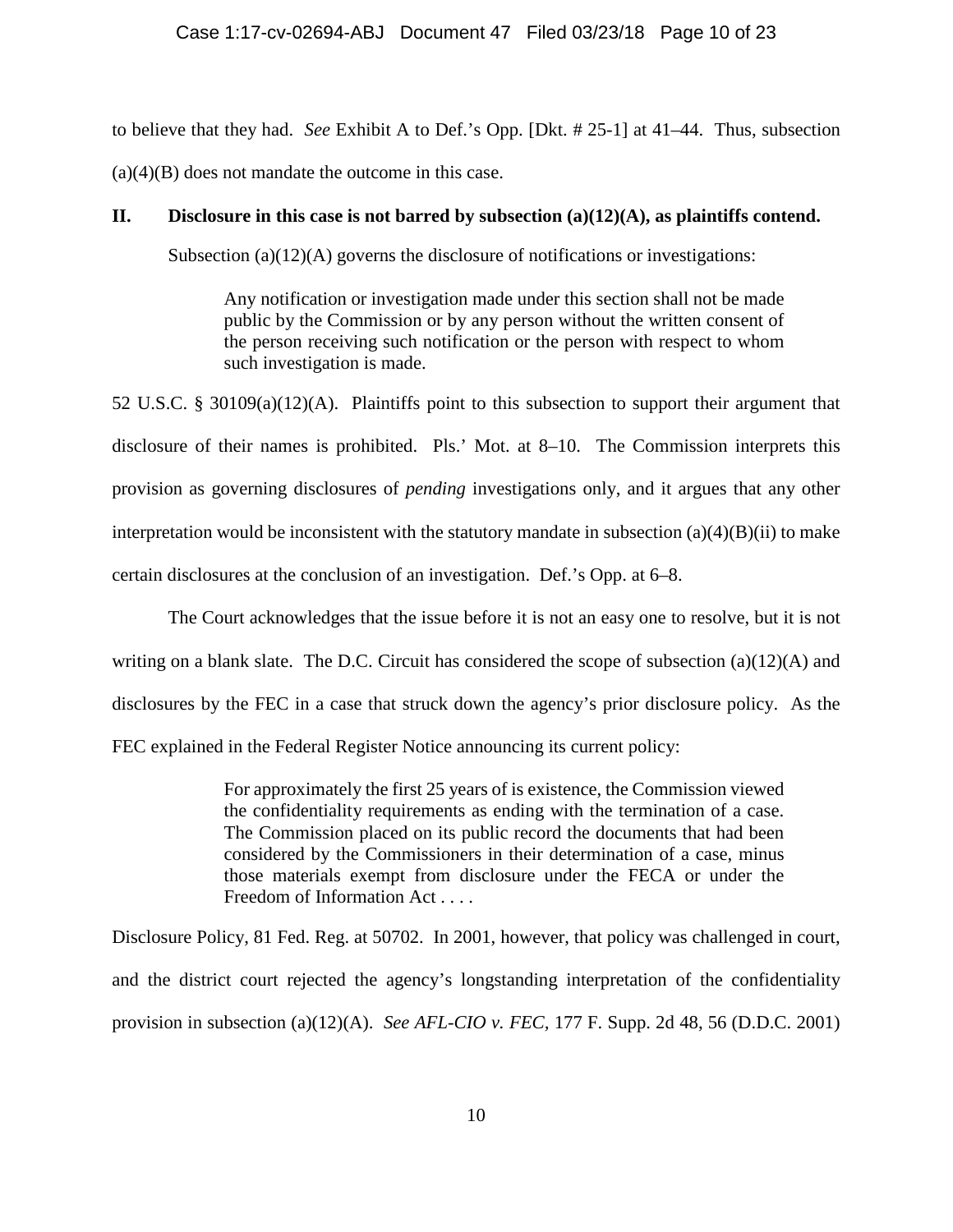## Case 1:17-cv-02694-ABJ Document 47 Filed 03/23/18 Page 11 of 23

(holding based on its plain language that the protections in subsection  $(a)(12)(A)$  do not lapse as soon as the FEC terminates an investigation).

On appeal, the D.C. Circuit affirmed the district court's decision with respect to the disclosure of the particular materials at issue in that case, but it did not adopt the lower court's interpretation. Specifically, it rejected the district court's conclusion that the plain text of subsection (a) $(12)(A)$  clearly prohibited disclosure and that the case could be resolved at the first step of the *Chevron* analysis:

> [W]e think the Commission may well be correct that subsection  $(a)(12)(A)$ is silent with regard to the confidentiality of investigatory files in closed cases and that Congress merely intended to prevent disclosure of the fact that an investigation is pending. But even if the AFL-CIO could convince us that its alternate construction represents the more natural reading of subsection (a) $(12)(A)$ , the fact that the provision can support two plausible interpretations renders it ambiguous for purposes of *Chevron* analysis.

*AFL-CIO v. FEC,* 333 F.3d 168, 174 (D.C. Cir. 2003). [5](#page-10-0) This ruling is binding on this Court.

The Court of Appeals then proceeded to consider step two of the *Chevron* analysis: whether the Commission's disclosure policy constituted a permissible construction of the statute. It observed: "[a]t this stage of our *Chevron* analysis, we would normally accord considerable deference to the Commission . . . particularly where, as here, Congress took no action to disapprove the regulation when the agency submitted it for review pursuant to 2 U.S.C. § 438(d)." *Id.* at 175 (citations omitted). At the same time, however, the Court recognized that "we do not accord the

<span id="page-10-0"></span><sup>5</sup> The Court notes that the concurring opinion in *AFL-CIO* did agree with the interpretation that plaintiffs advance here, finding it to be compelled by the plain text of subsection (a)(12)(A). *See* 333 F. 3d at 180–84 (J. Henderson, concurring) ("While the provision does not state in so many words that 'no *completed* investigation shall be made public,' that does not mean it is silent on the matter; whatever the word "investigation" means, section  $437g(a)(12)(A)$  plainly covers '*[a]ny* . . . investigation,' ongoing or completed.") (emphasis in original).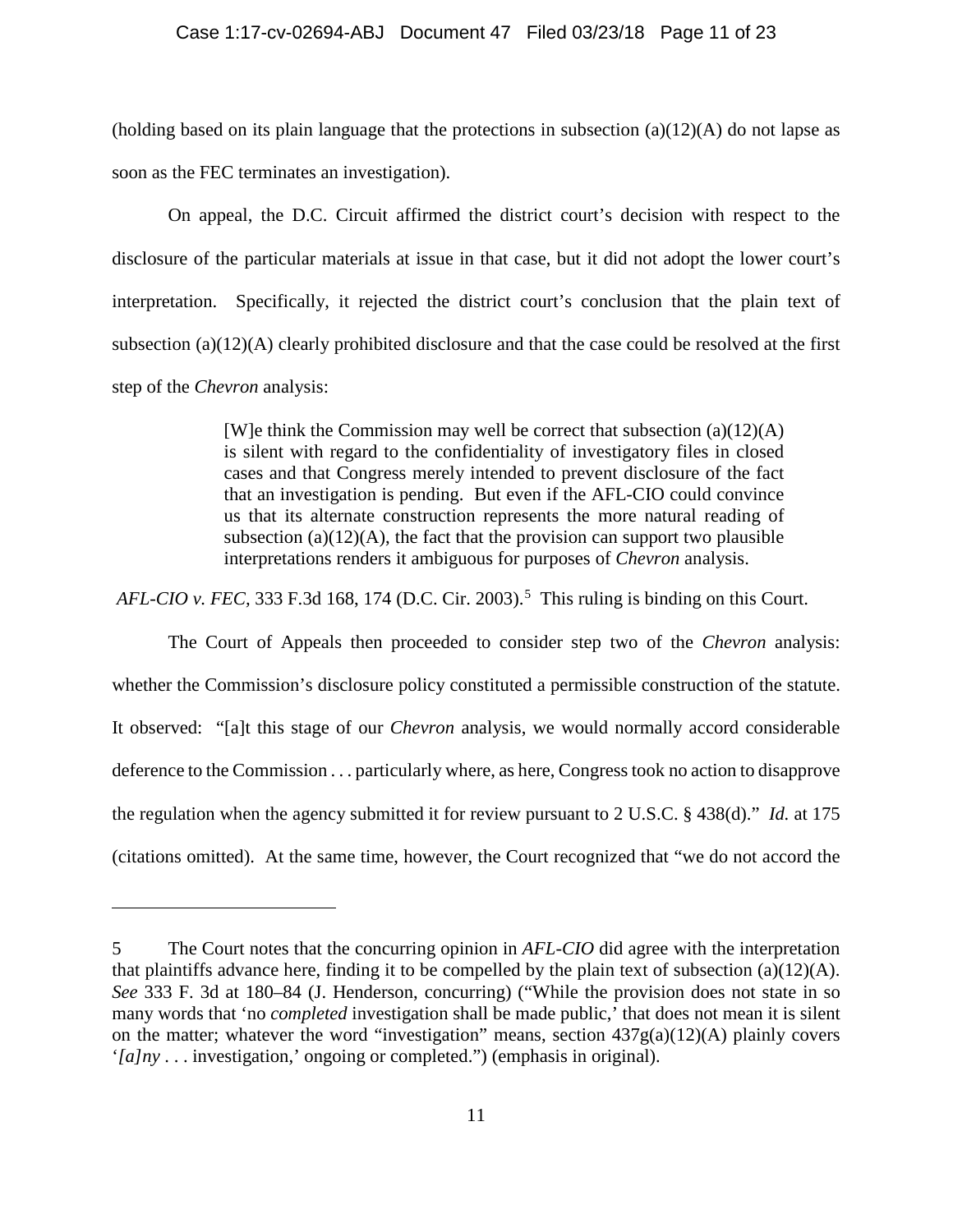### Case 1:17-cv-02694-ABJ Document 47 Filed 03/23/18 Page 12 of 23

Commission deference when its regulations 'create serious constitutional difficulties.'" *Id.*, citing *Chamber of Commerce v. FEC,* 69 F. 3d 600, 604–05 (D.C. Cir. 1995). Faced with a policy that called for the placement of the agency's *entire* investigatory file in the *AFL-CIO* matter on the public record, the Court concluded that "the Commission failed to tailor its disclosure polity to avoid unnecessarily infringing upon First Amendment rights." *Id.*

The Court rejected arguments that the longstanding disclosure policy warranted *Chevron* deference and was essential to public oversight of the Commission. *Id*. at 172.

> In sum, although we agree that deterring future violations and promoting Commission accountability may well justify releasing more information than the minimum disclosures required by section  $437g(a)$ , the Commission must attempt to avoid unnecessarily infringing on First Amendment interests where it regularly subpoenas materials of a delicate nature representing the very heart of the organism which the first amendment was intended to nurture and protect. Because 11 C.F.R. § 5.4(a)(4) fails to undertake this tailoring, it creates the serious constitutional difficulties outlined above. We therefore conclude that the regulation is impermissible.

*Id.* at 179 (citations, edits, and quotation marks omitted).

In light of that ruling, the Commission revised its disclosure policy, and in 2016, it published the current policy. Disclosure Policy, 81 Fed. Reg. 50,702. The FEC undertook to revise the policy as instructed by the Court of Appeals to "avoid unnecessarily infringing on First Amendment interests where it regularly subpoenas materials of a delicate nature." *Id.* at 50,703. The policy narrowed the scope of the information that would be made public in closed investigations to "several categories of documents integral to its decisionmaking process . . . as well as documents integral to its administrative functions," including: administrative complaints, responses to complaints, certain General Counsel's Reports, statements of reasons issued by one or more Commissioners, conciliation agreements, certain memoranda and reports from the OGC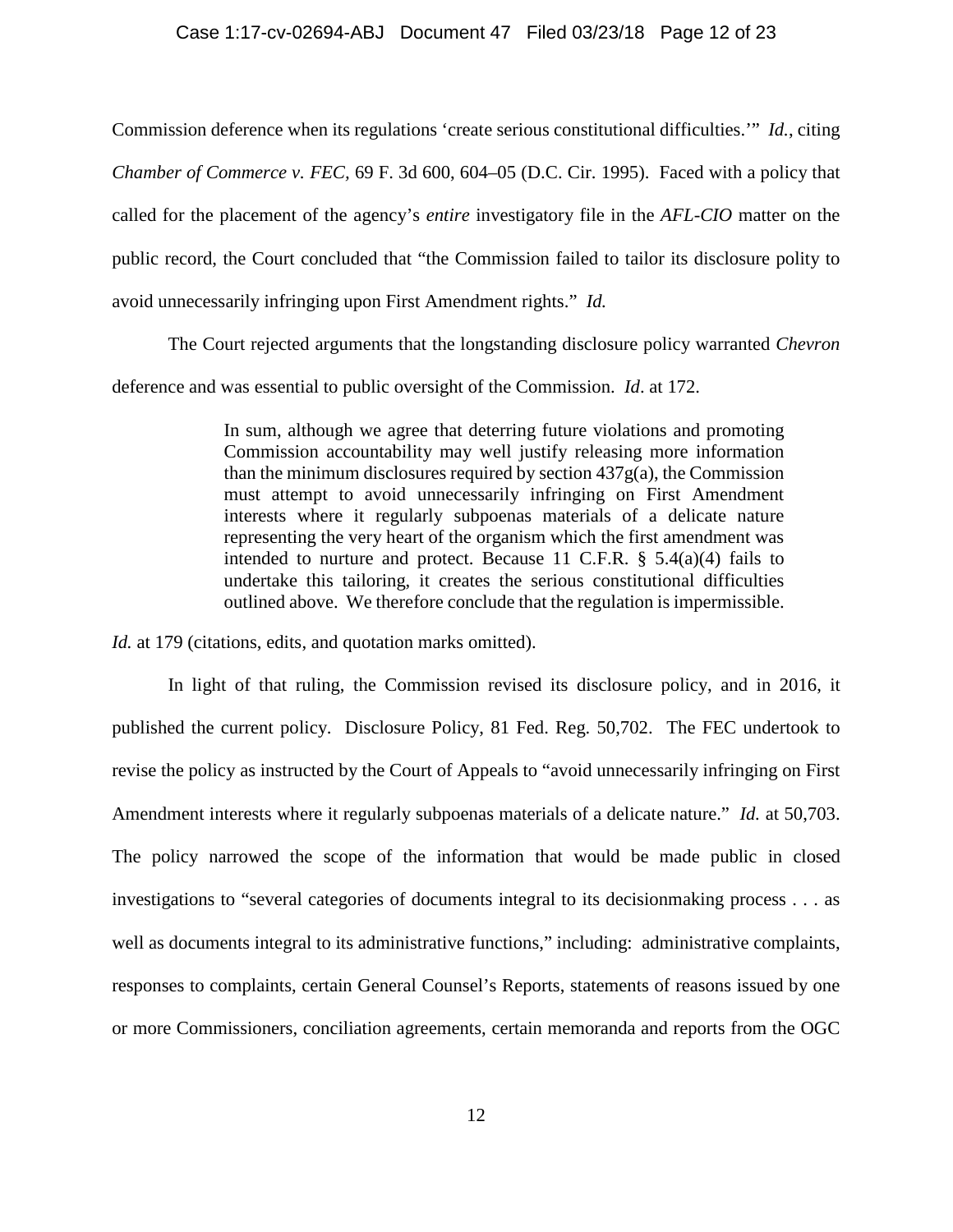#### Case 1:17-cv-02694-ABJ Document 47 Filed 03/23/18 Page 13 of 23

prepared for the Commission in connection with specific pending MURs, and closeout letters. *Id.* The agency explained:

> The categories of documents that the Commission intends to disclose as a matter of regular practice either do not implicate the Court's concerns or, because they play a critical role in the resolution of a matter, the balance tilts decidedly in favor of public disclosure, even if the documents reveal some confidential information.

*Id*.

The Commission maintains in this case that the disclosure of plaintiffs' identities as part of the release of the investigative file for MUR 6920 is appropriate under the revised disclosure policy because plaintiffs "are referenced in documents addressing whether there is reason to believe they committed violations of FECA, whether discovery should be sought from them and other parties, and whether there is probable cause to believe others committed violations of FECA." Def.'s Opp. at 5. Defendant notes that the administrative complainant CREW did not originally name plaintiffs as respondents because it did not know the source of the contribution at issue, and it acknowledges that the Commission did not designate plaintiffs as respondents after it became aware of their identities in the investigation. *Id.* Nevertheless, according to the FEC, plaintiffs "feature[d] prominently" in the investigation, and the Commission asserts that there is "obvious public importance of making the identities of plaintiffs transparent where they appear in the Commission's deliberations." *Id.*

But the application of the policy to plaintiffs has been challenged on First Amendment grounds, so in accordance with the approach outlined in *AFL-CIO,* the Court must first resolve whether the Commission's revised disclosure policy, and its application to the information plaintiffs are seeking to shield here, are constitutional before it can conduct the *Chevron* step two analysis under the APA and afford the agency the deference it is seeking in this case.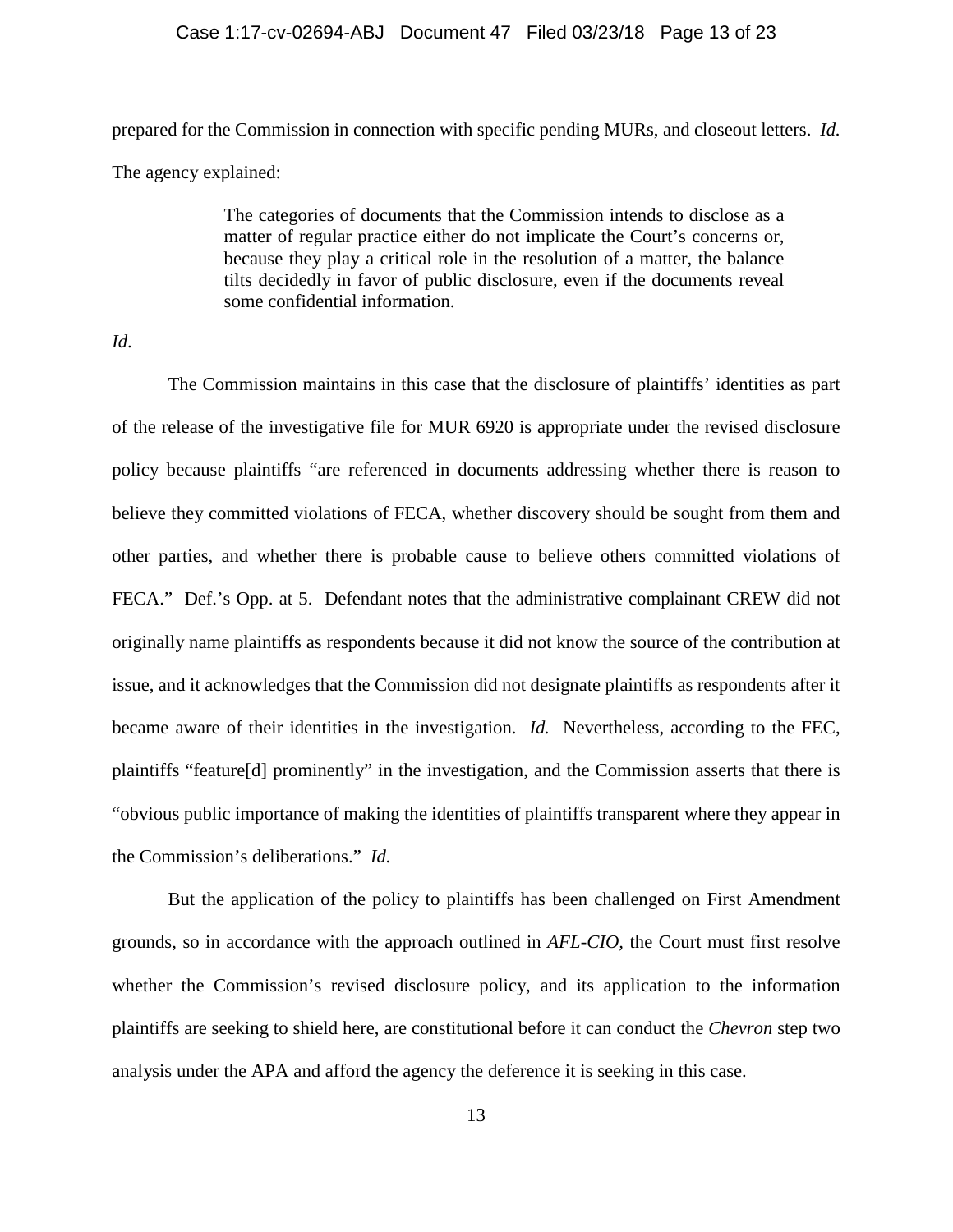## **III. The Disclosure in this Case Does Not Violate the First Amendment**

## **A. Disclosure of plaintiffs' identities is not barred by** *AFL-CIO.*

Plaintiffs rely heavily on *AFL-CIO*, but the case is inapposite. The investigatory files at issue in *AFL-CIO* involved an estimated 10,000 to 20,000 pages of materials gathered during the course of the FEC's proceedings, none of which it had reviewed before it dismissed the administrative complaints under investigation. 333 F.3d at 171–72. The agency's disclosure policy at the time required "the release of *all* information not expressly exempted by FOIA." *Id*. at 178 (emphasis in original). Pursuant to that policy, upon closing the investigation, the Commission made an initial disclosure of 6,000 pages of investigatory material. *Id*. at 172. The AFL-CIO and Democratic National Committee sued to enjoin disclosure, providing affidavits attesting that the agency's initial and further releases would disclose the names of hundreds of their volunteers, members, and employees, making make it more difficult for the organizations to recruit personnel in the future. *Id*. at 176. They further attested that the disclosures would make public "detailed descriptions of training programs, member mobilization campaigns, polling data, and state-by-state strategies," and that revealing their activities, strategies, and tactics to their opponents would frustrate their ability to pursue their political goals effectively. *Id*. at 176–77.

Faced with these concerns, the D.C. Circuit concluded that applying the broad disclosure policy the agency followed at the time to the DNC and AFL-CIO would raise substantial First Amendment concerns; the public disclosure of the associations' confidential internal materials would "intrude[ ] on the 'privacy of association and belief guaranteed by the First Amendment," and seriously interfere with internal group operations and effectiveness. 333 F.3d 177–78, quoting *Buckley v. Valeo,* 424 U.S. 1, 64 (1976); *see also id.* at 178 (expressing concern that compelled disclosure of such materials combined with the Commission's broad subpoena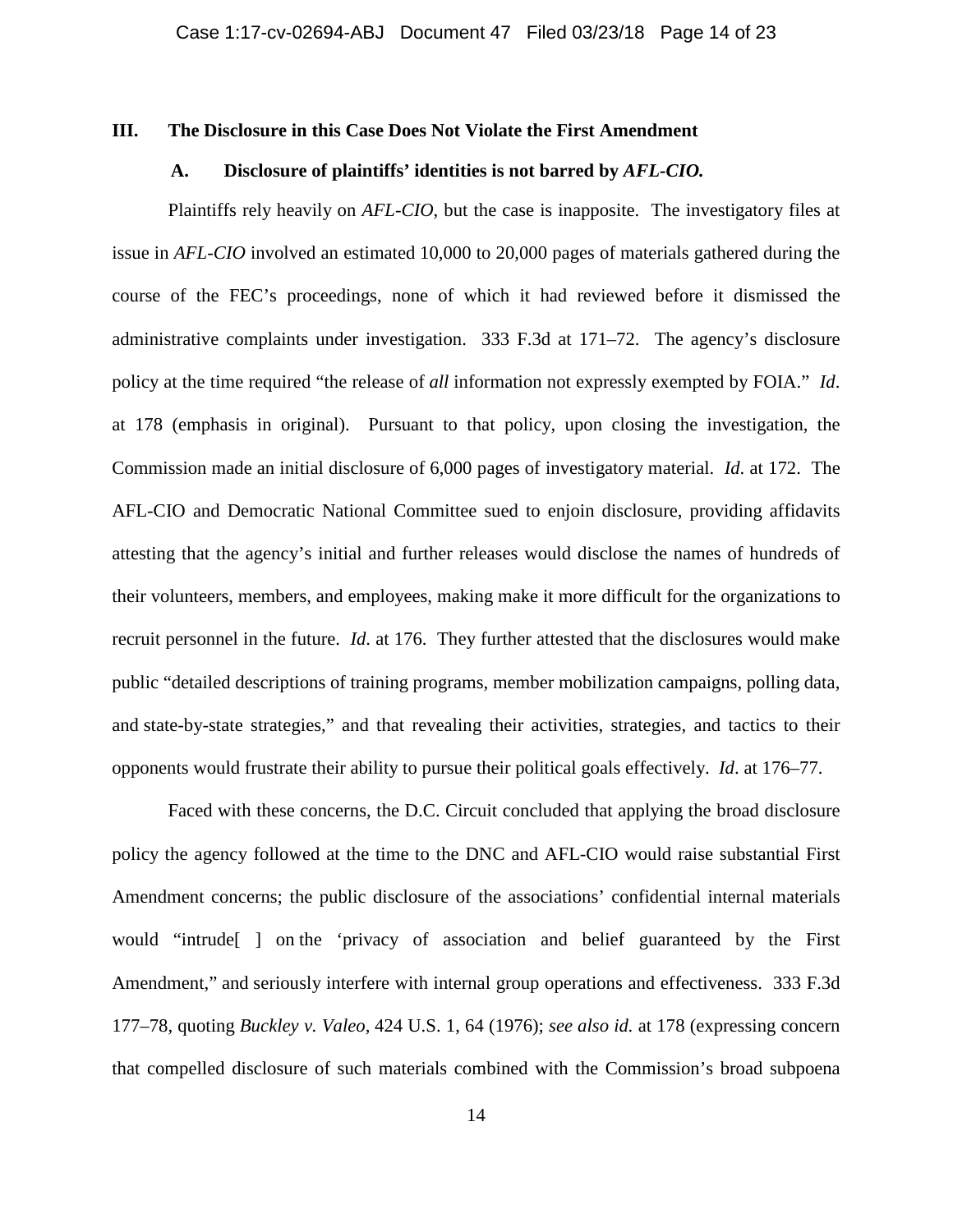### Case 1:17-cv-02694-ABJ Document 47 Filed 03/23/18 Page 15 of 23

practices would encourage political opponents to file charges against their competitors to chill the

expressive efforts of their competitors and to learn and exploit their political strategies).

The Court stated that when analyzing a constitutional challenge to a disclosure requirement, courts must

> balance the burdens imposed on individuals and associations against the significance of the government interest in disclosure and consider the degree to which the government has tailored the disclosure requirement to serve its interests. Where a political group demonstrates that the risk of retaliation and harassment is "likely to affect adversely the ability of . . . [the group] and its members to pursue their collective effort to foster beliefs which they admittedly have the right to advocate," for instance, the government may justify the disclosure requirement only by demonstrating that it directly serves a compelling state interest. In contrast, where the burden on associational rights is "insubstantial," we have upheld a disclosure requirement that provided "the only sure means of achieving" a government interest that was, though valid, "not . . . of the highest importance."

333 F.3d at 176, quoting *Buckley,* 424 U.S. at 64–68, *Block v. Meese,* 793 F.2d 1303, 1315–16 (D.C. Cir. 1986), and *NAAPC v. Alabama*, 357 U.S. 449, 462–63 (1958) (citations omitted) (edits in original).

Here, plaintiffs do not make any claim that anyone's associational rights are being infringed, and disclosing the identities of plaintiffs here would not involve the disclosure of anyone's internal operations or political strategies.

Moreover, the investigative file in *AFL-CIO* involved tens of thousands of pages that the Commission gathered but never reviewed – and so the information in those pages played no role in the agency's decision making process. *See AFL-CIO*, 333 F.3d at 171–72. The unreviewed files included the names of hundreds of volunteers, members, and employees, *id*. at 176, none of whom had any role in the matter being investigated. *See id*. at 171 (describing the underlying complaint to allege that the AFL-CIO and other unions had unlawfully coordinated campaign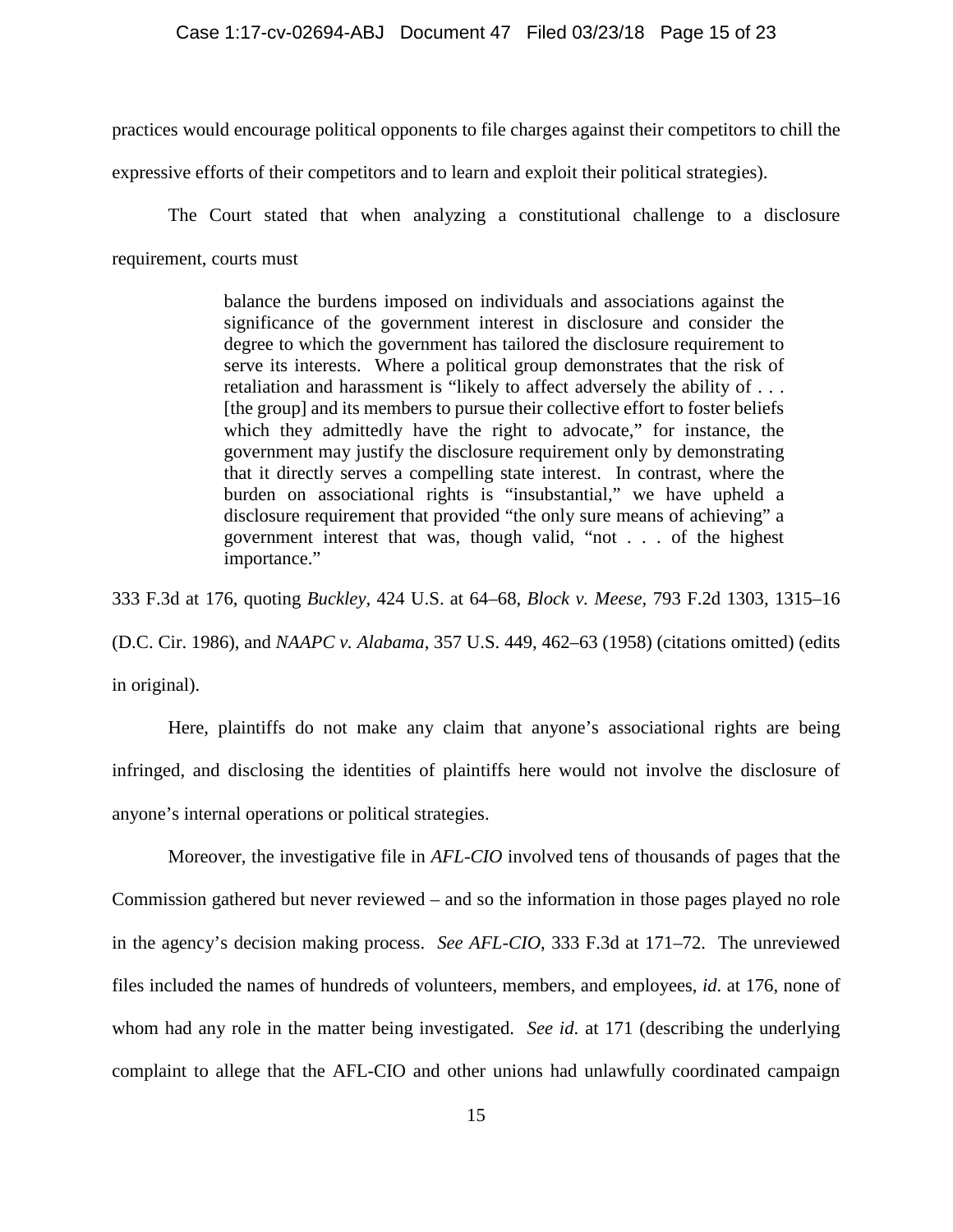## Case 1:17-cv-02694-ABJ Document 47 Filed 03/23/18 Page 16 of 23

expenditures with political candidates and party committees). By contrast, here the Commission seeks to disclose documents that were central to its handling and decision making in reaching the conciliation agreement and closing MUR 6920, including its decision of whether to pursue litigation against plaintiffs that arose out of and was directly related to the investigation.

The disclosure defendant seeks to make here is pursuant to its recently revised policy, which the agency carefully tailored to minimize the burdens on constitutional rights while providing for sufficient disclosure to advancing legitimate concerns of deterring future violations and promoting Commission accountability. Thus, the limited disclosure of plaintiff's names would not threaten any of the interests that concerned the Court in *AFL-CIO,* and that case does not govern the outcome here.

# **B. Disclosure of plaintiffs' identity does not violate the First Amendment.**

So then the question is: do the reasons advanced for disclosing the records of completed investigations, which the D.C. Circuit stated "may well justify releasing more information than the minimum disclosures required by section 437g(a)," *AFL-CIO*, 333 F.3d at 179, outweigh any concerns the Court might have about the more limited intrusion on First Amendment rights that is being alleged here?

The Court notes at the outset that although John Doe 2 appears to be asserting a First Amendment right to make a political contribution without being identified, *see* Pls.' Reply at 15– 17, it is unclear whether John Doe 1 is asserting a personal constitutional right in this case and whether he has standing to raise the First Amendment issue. The complaint only mentions the constitution once: paragraph 40 alleges summarily that "[t]he Commission's disclosure of Plaintiffs' names is an arbitrary and capricious decision, and an abuse of discretion because such action violates the First Amendment to the United States constitution." Compl. ¶ 40; *see also*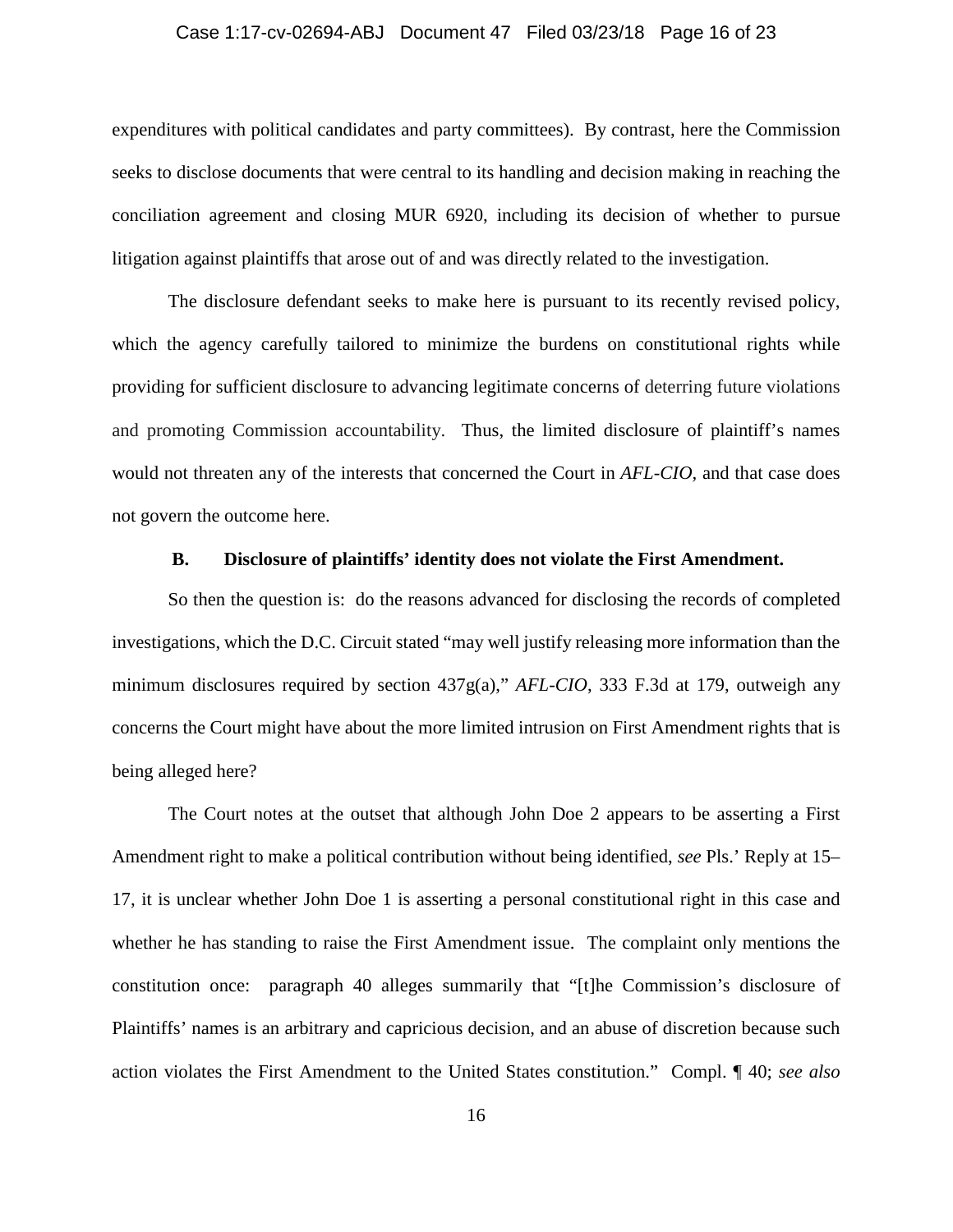Compl. ¶ 3 (alleging that the release of their identities is contrary to law under FECA and FOIA

for a number of reasons, including that it "has the effect of chilling speech").

But there are no factual allegations in the complaint concerning plaintiffs' exercise of their right to free speech. In his declaration in support of the motion for injunctive relief, John Doe 1, the trustee, states:

> 10. The disclosure that John Doe 2 and 1 were even marginally involved in an investigation into alleged violations of campaign finance law will damage my professional reputation [REDACTED].

> 11. I fear that being connected to this investigation will damage my reputation and John Doe 2's reputation.

Decl. of John Doe 1 in Supp. of Pls.' Mot. (Redacted) [Dkt. # 13-1] ¶¶ 10–11. These concerns go

to John Doe 1's FOIA and privacy concerns, not the constitutional concerns.

John Doe 1 adds:

 $\overline{a}$ 

12. The events subject to the FEC's investigation in MUR 6920 pertained to core First Amendment activity, that is, political fundraising. It is objectively reasonable to conclude that disclosure of the identities of parties involved in an FEC investigation of events subject to First Amendment protections that result in no FEC enforcement action will be chilled in the exercise of their First Amendment rights.

*Id.*  $\parallel$  12. This convoluted sentence does not actually specify who it is the trustee posits "will be chilled." And, since it was the trust, John Doe 2, that allegedly transferred the funds to Government Integrity to be used for the constitutionally protected purpose of funding campaign activities, and John Doe 1 was acting solely on behalf of the trust, it is not clear how John Doe 1's First Amendment rights play any role in this case.<sup>[6](#page-16-0)</sup>

<span id="page-16-0"></span><sup>6</sup> Indeed, John Doe 1 emphasizes that "the full record now reveals that the FEC accused John Doe 1 of a violation in his official capacity as a trustee only." Pls.' Reply at 21.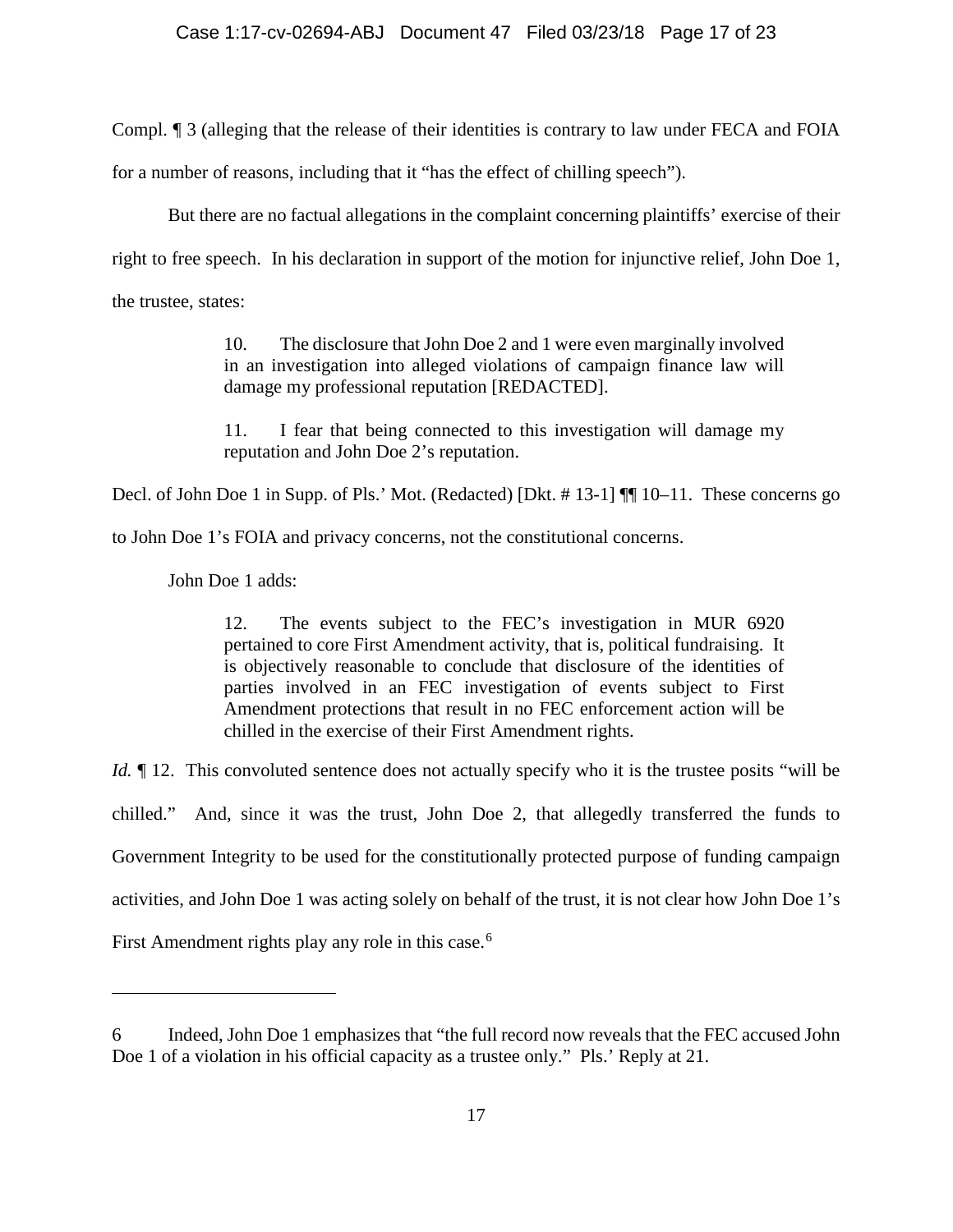#### Case 1:17-cv-02694-ABJ Document 47 Filed 03/23/18 Page 18 of 23

In any event, even if one concludes that at least one plaintiff has asserted an interest in preventing the chilling of future speech in the form of donations, the only right that is implicated by the agency's actions in this case is the right to contribute anonymously, not the right to contribute at all.

Thus, the case is entirely distinguishable from *AFL-CIO,* and, more importantly, notwithstanding the plaintiffs' highly selective quotations from the case law, the constitutional issue has already been decided in the agency's favor.

> The First Amendment protects political speech; and disclosure permits citizens and shareholders to react to the speech of corporate entities in a proper way. This transparency enables the electorate to make informed decisions and give proper weight to different speakers and messages.

*Citizens United v. FEC*, 558 U.S. 310, 371 (2010).

It is true that in *Buckley v. Valeo*, the Supreme Court stated that disclosure of campaign contributions could chill political activity and impose "not insignificant burdens" on First Amendment rights. 424 U.S. at 65–66, 68. But as the Court recounted in *Citizens United,* it has repeatedly held that those burdens withstand strict scrutiny. 558 U.S. at 366–71. In *Citizens United,* the Court addressed not only the provisions of the Bipartisan Campaign Reform Act ("BCRA") that prohibited campaign expenditures by corporations and unions, but also the disclosure provisions contained in the legislation. And in doing so, it reviewed its treatment of the disclosure issue to date.

> Disclaimer and disclosure requirements may burden the ability to speak, but they "impose no ceiling on campaign-related activities." The Court has subjected these requirements to "exacting scrutiny," which requires a "substantial relation" between the disclosure requirement and a "sufficiently important" governmental interest.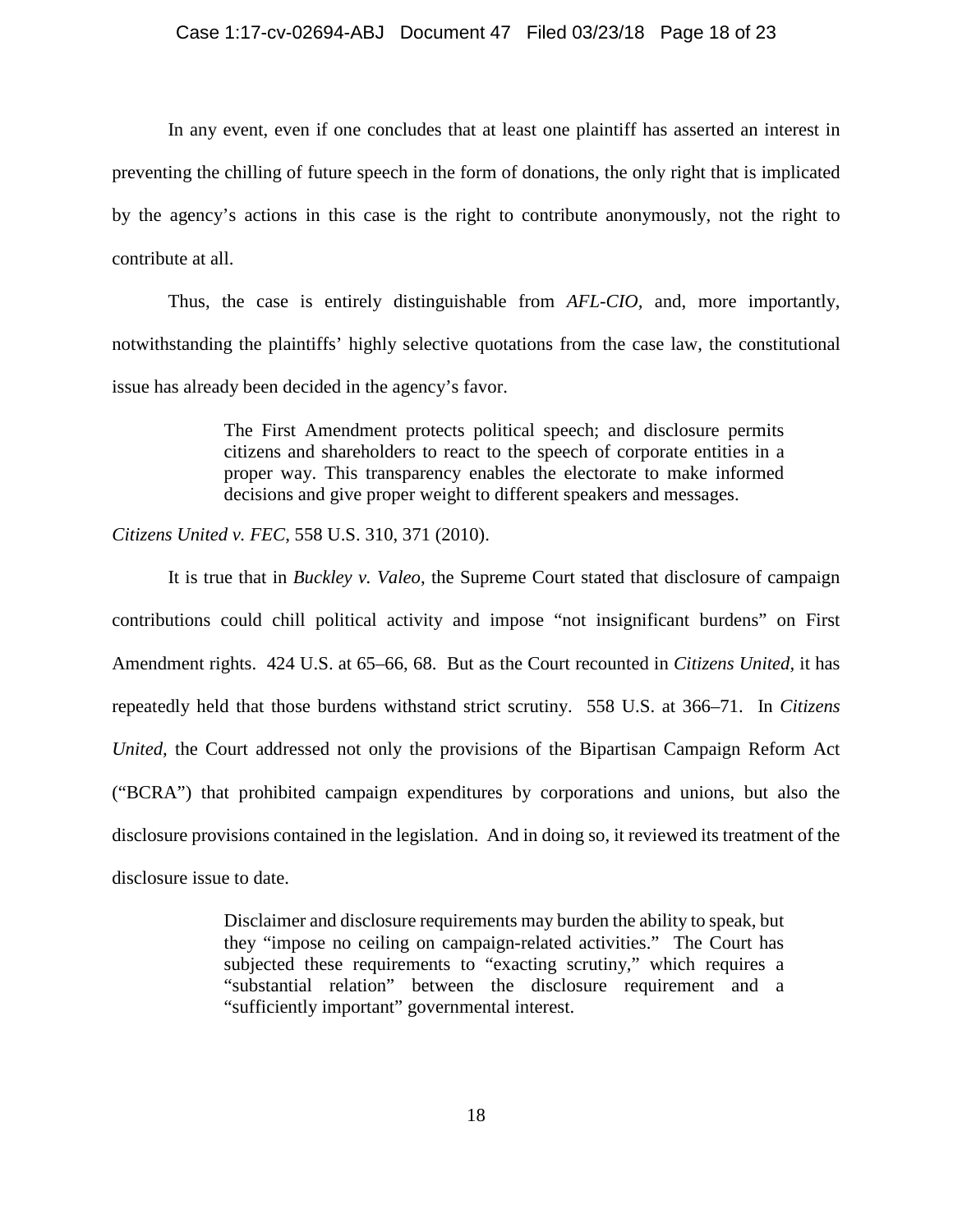In *Buckley*, the Court explained that disclosure could be justified based on a governmental interest in "provid[ing] the electorate with information" about the sources of election-related spending. The *McConnell* Court applied this interest in rejecting facial challenges to BCRA §§ 201 and 311. There was evidence in the record that independent groups were running election-related advertisements "'while hiding behind dubious and misleading names." The Court therefore upheld BCRA §§ 201 and 311 on the ground that they would help citizens "make informed choices in the political marketplace."

558 U.S. at 366–67, quoting *Buckley*, 424 U.S. at 64, 66, and *McConnell v. FEC*, 540 U.S. 93, 196, 201, 231–32 (2003) (internal citations, quotation marks, and brackets omitted); *see also AFL-*CIO, 333 F.3d at 176 (observing that the Court in *Buckley* concluded that the disclosure requirements "survived strict scrutiny as the least intrusive means of achieving several compelling governmental interests"). Therefore, neither the FEC policy on its face nor its application in this case impinges impermissibly on the plaintiffs' First Amendment right to express themselves through political donations.

In *Citizens United*, though, the Court reassured litigants that "as-applied challenges would be available if a group could show a 'reasonable probability' that disclosure of its contributors' names will subject them to threats, harassment, or reprisals from either government officials or private parties." *Citizens United*, 558 U.S. at 367, quoting *McConnell*, 540 U.S. at 198 and *Buckley*, 424 U.S. at 74. But plaintiffs do not even allege, much less demonstrate, that there are any grounds to fear that they would be subject to harassment or reprisals – the only harm they allege is the claimed harm to their reputations arising from the fact that they were under investigation.

So the disclosure involved in this case would not offend the Constitution, and the only question that remains to be resolved is whether, considering the privacy issues asserted by the plaintiffs, disclosure is reasonable under standard APA principles.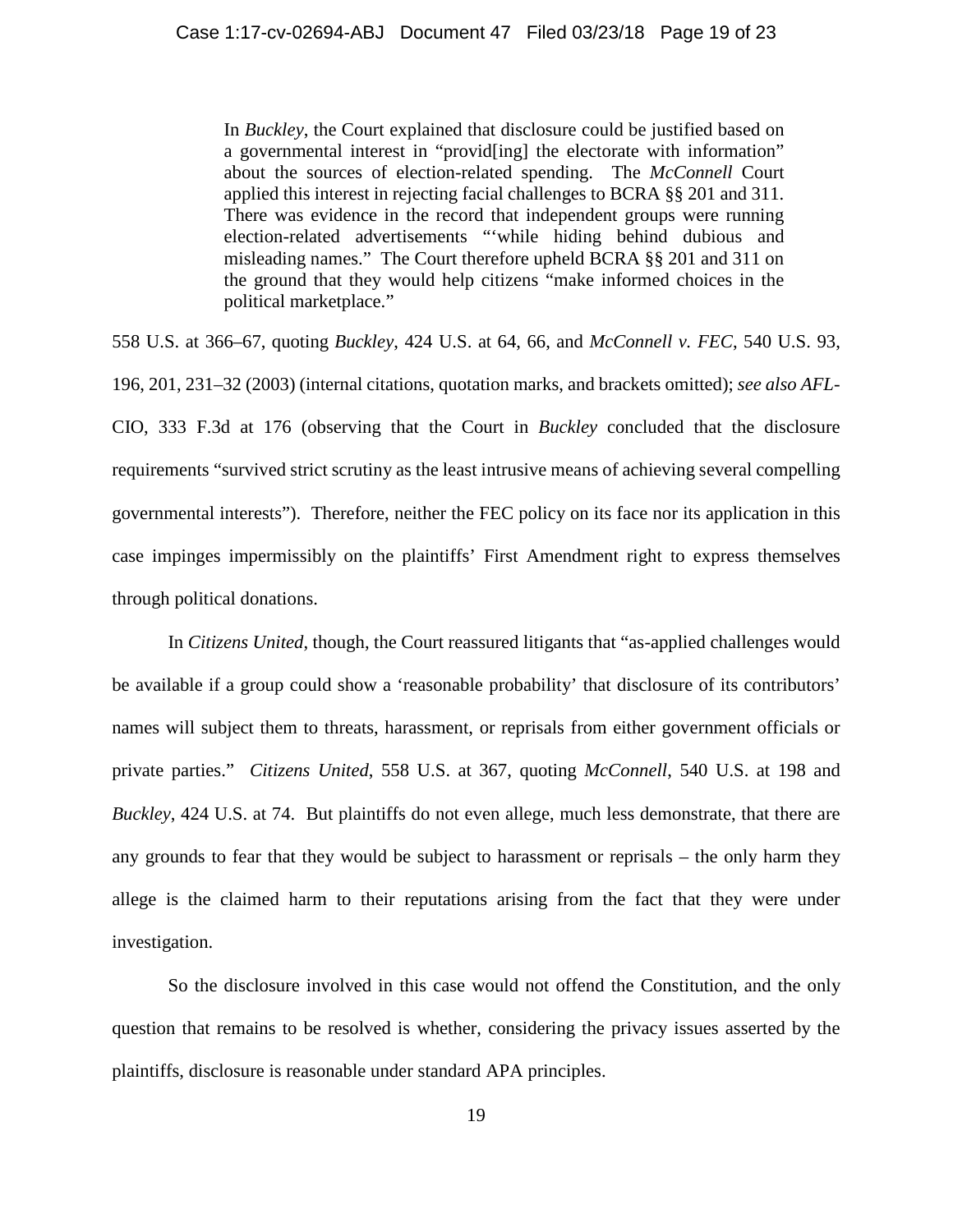# **IV. Application of the FEC's Disclosure Policy to Plaintiffs in this case is Reasonable and Consistent with FOIA.**

FECA requires the disclosure of any "conciliation agreement" and any "determination that a person has not violated this Act." 52 U.S.C. § 30109(a)(4)(B)(ii). The implementing regulation provides:

> If the Commission makes a finding of no reason to believe or no probable cause to believe or *otherwise terminates its proceedings*, it shall make public such action and the basis therefor . . . [and]

> If a conciliation agreement is finalized, the Commission shall make public such conciliation agreement forthwith.

11 C.F.R. §111.20(a)–(b) (emphasis added). Because, as explained above, there are no constitutional issues implicated by the Commission's proposed disclosure in this case, *Chevron* deference applies.

The Court holds that the agency's interpretation of the statute to require the public disclosure set forth in the regulation is reasonable. *See AFL-CIO*, 333 F.3d at 178 (recognizing that deterring FECA violations and promoting its own public accountability are valid goals of the disclosure regulation and finding the prior regulation invalid only on the basis that it was not tailored "to avoid unnecessarily burdening the First Amendment rights of the political organizations" the agency investigates). And the disclosure of plaintiffs' names in this case is consistent with subsection  $(a)(4)(B)(ii)$ , as it has been interpreted by the agency in 11 C.F.R.§111.20(a).

The Court agrees with plaintiffs that the Commission did not "*make a finding* of no reason to believe" in this case. Rather, all the Commission did with respect to plaintiffs was decline to make a finding that there *was* reason to believe, even though the OGC asked it to. But the facts of this case fall well within the provision of the regulation requiring disclosure in cases where the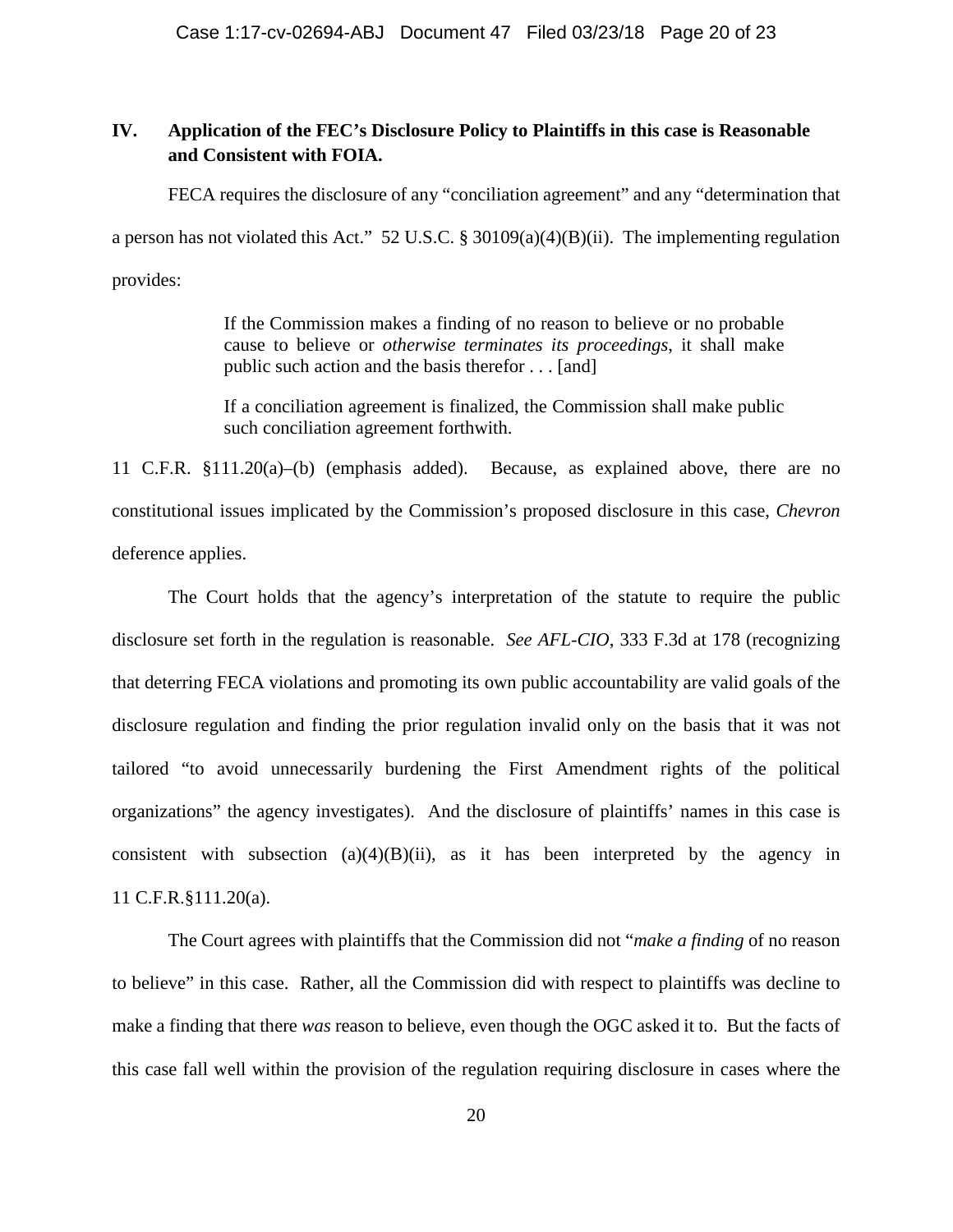#### Case 1:17-cv-02694-ABJ Document 47 Filed 03/23/18 Page 21 of 23

Commission "otherwise terminates its proceedings." 11 C.F.R. § 111.20(a). The investigation as a whole was otherwise terminated, including the aspect of the matter that involved issuing a subpoena to the plaintiffs. Indeed, since under terms of the statute, even the names of those who are investigated and *exonerated* are publicly revealed, 52 U.S.C. § 30109(a)(4)(A)(ii), the Court finds that it would not be unreasonable to release the plaintiffs names here.

Plaintiffs emphasize that they were neither targets of, nor respondents to, the MUR 6920 investigation, so they reject the notion that there were any "proceedings" opened or closed as to them. *See* Pl.'s Reply at 1, 8. But the language of the regulation is not so narrow, and the public has an interest in the agency's decision to terminate this proceeding involving Government Integrity without enforcing its own subpoenas and following the money back to its source. And the only reason the Doe 2 trust was not a respondent from the outset was because CREW did not know who the donor was. This is not a situation where a person's name happened to come up in a wide ranging inquiry. Plaintiffs here were integrally involved in a narrow, focused investigation: plaintiff John Doe 2 was a link in the single chain involving a single contribution, it is related to Government Integrity, a party to the conciliation agreement, and it was the recipient of a subpoena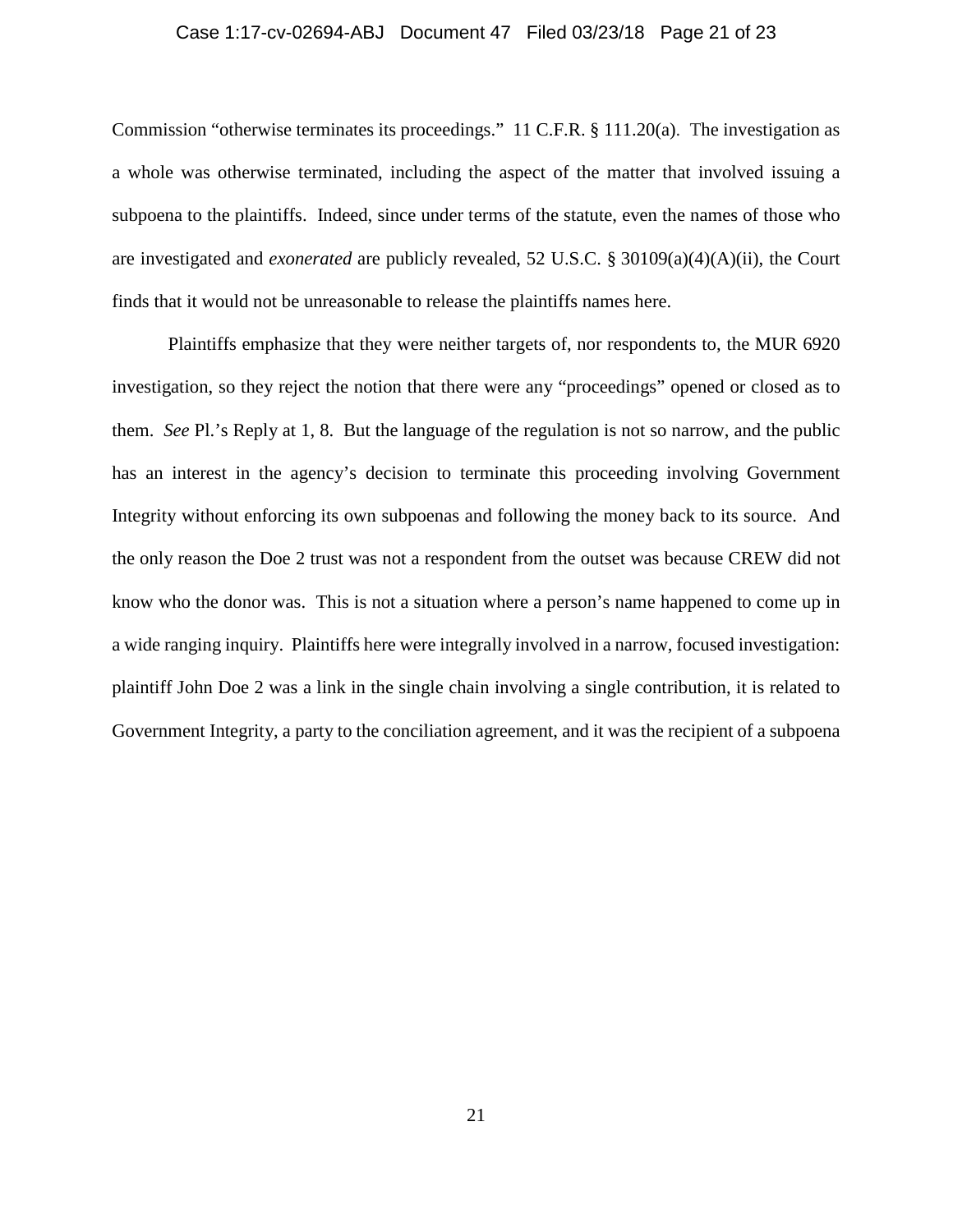#### Case 1:17-cv-02694-ABJ Document 47 Filed 03/23/18 Page 22 of 23

from the agency. The only reason plaintiffs' identity was not revealed in the investigation was because plaintiffs resisted responding to the agency's subpoena.<sup>[7](#page-21-0)</sup>

Plaintiffs also rely on FOIA principles when identifying the privacy interests the agency was bound to protect. They point out that FOIA Exemption 7(C) exempts from disclosure information compiled for law enforcement purposes, which "could reasonably be expected to constitute an unwarranted invasion of personal privacy;" and that the purpose of the provision is to protect the privacy interests of suspects, witnesses, and investigators. Pls.' Mot. at 6–8, citing 5 U.S.C. § 552(b)(7)(C), *SafeCard Servs., Inc. v. SEC*, 926 F.2d 1197, 1205 (D.C. Cir. 1991), and *Bast v. DOJ*, 665 F.2d 1251, 1254 (D.C. Cir. 1981). But John Doe 2 is a trust, *see* Pls.' Mot. at 1,

<span id="page-21-0"></span><sup>7</sup> Plaintiffs make much of the fact that after the Chairman of the Commission published a statement of reasons decrying the resolution of the proceedings before the Commission established who was behind the \$1.7 million contribution, *see* Weintraub Statement of Reasons, two of the Commissioners who voted to end the investigation issued a statement of their own. *See* Pls.' Reply at 4–5, 20, citing Hunter and Goodman Statement of Reasons. It is true that in a footnote to their separate statement, Vice Chair Hunter and Commissioner Goodman expressed concerns that the Chair had "publicly prejudged" plaintiffs' guilt and "pre-supposed facts and intent without investigation." Hunter and Goodman Statement of Reasons at 3 n.8. But plaintiffs make too much of these comments, and their efforts to highlight the footnote obscure the fact that there is nothing in the body of the two Commissioners' Statement of Reasons that militates against disclosure under the FEC policy. The Hunter and Goodman five-page letter makes several points: 1) that the legal theory underlying the OGC's "reason to believe" recommendation concerning plaintiffs was unclear, and that more factual investigation on the question of intent was needed because "the Commission had circumstantial evidence but not direct evidence," and "time was running out;" 2) the statute of limitations concerning the original respondents was close to expiring, and expanding the matter to include plaintiffs could delay the case further, so "we believed the most efficient prosecutorial path forward was to finalize the case against the 3 Respondents" as efficiently and expeditiously as possible;" 3) the agency's decision to conciliate with the named respondents and avoid "the procedural, legal, and investigative complexities" of adding plaintiffs was well within the agency's prosecutorial discretion; and 4) the decision was in the public interest since the conciliation agreement established precedent and secured a large penalty. *See* Hunter and Goodman Statement of Reasons. None of this suggests that the allegations of plaintiffs' involvement or the fact that the agency declined to enforce its own subpoena were not integral to the proceeding or its termination.